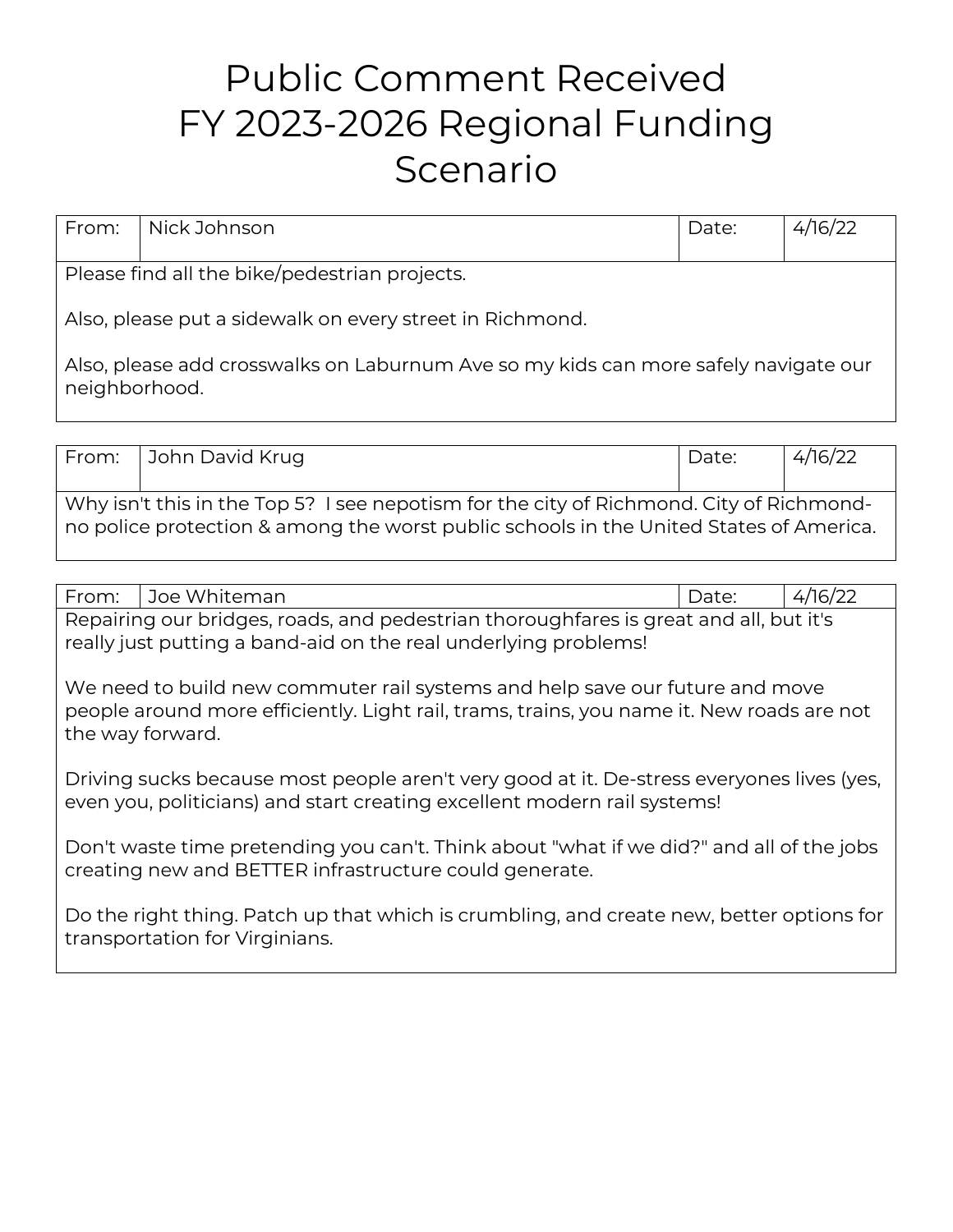| From: | Joseph Mensh                                                                                                                                                                                                                                                                                                                                                                                                                                                                                                                                                                                                                                                                                                                                                                                                                                                                                                                                                                                                                                                               | Date: | 4/16/22 |
|-------|----------------------------------------------------------------------------------------------------------------------------------------------------------------------------------------------------------------------------------------------------------------------------------------------------------------------------------------------------------------------------------------------------------------------------------------------------------------------------------------------------------------------------------------------------------------------------------------------------------------------------------------------------------------------------------------------------------------------------------------------------------------------------------------------------------------------------------------------------------------------------------------------------------------------------------------------------------------------------------------------------------------------------------------------------------------------------|-------|---------|
|       |                                                                                                                                                                                                                                                                                                                                                                                                                                                                                                                                                                                                                                                                                                                                                                                                                                                                                                                                                                                                                                                                            |       |         |
|       | My advice for specific projects:<br>I Connect and expand cannon creek Greenway, up the Richmond-Henrico turnpike, to<br>meadowbridge road into Hanover/Mechanicsville. A separate bicycle lane should have<br>plenty of space to exist next to route 627 through the chickahominy River swamp.<br>Sidenote, but I don't know who allowed Amazon to build the abomination of a concrete<br>fortress right off the side of the road there, that was probably one of the worst decisions<br>anyone working in government offices could have allowed.<br>2 connect cannon creek Greenway to downtown Richmond through Gilpin Court or via<br>5th street. Gilpin should see redevelopment and it would be amazing to have actually<br>good bike lanes included in redevelopment for once. Make the building density high<br>and keep roads small. Protect the bikelane on Oliver Hill way and 17th street all the way<br>to the VA capital trail. Being able to bike to the city from outlying suburbs helps                                                                    |       |         |
|       | decrease car traffic and promotes good cardiac and physical health, not to mention<br>tremendous recreation accessible by bike to many residents who live in the city and<br>county, without the need to drive to the capital trail which requires a car and parking.                                                                                                                                                                                                                                                                                                                                                                                                                                                                                                                                                                                                                                                                                                                                                                                                      |       |         |
|       | 3 connect the mixed use hiking/biking buttermilk trail of the James River park system<br>to the pony pasture trail which connects to Huguenot flatwater. I understand wealthy<br>people absolutely need 10 different choices to tee off in the city. Willow oaks needs to 1.)<br>create a better riparian buffer along it's waterfront with the James River and 2.) allow<br>public access via a hiking path for the good of the city and its inhabitants. The JRPS is<br>currently the largest attraction of recreation in Richmond. We should treat it as the<br>crown jewel with support and plans for its beautification and conservation well into the<br>future, not pander to watered, fertilized, non biodiverse glorified lawn grass next to a<br>protected waterway. Other cities in America have absolutely amazing recreational trails<br>along their rivers (c-o canal walk along the potomac). If willow oaks is [unwillowing] to<br>play ball, chart and plan a trail around their land parcel. It's one of the worst uses of land<br>anyone could imagine. |       |         |
|       | More generic comments on how we should be spending funding for transportation-                                                                                                                                                                                                                                                                                                                                                                                                                                                                                                                                                                                                                                                                                                                                                                                                                                                                                                                                                                                             |       |         |
|       | Safety is a large concern for all cyclists. More people will bike if we build protection for<br>them. Cars get heavier and heavier every year(an awful trend by the way) causing<br>higher property damage and more injuries and casualties as their kinetic energy<br>continues to increase, and drivers attention toward the road decreases (regardless of<br>driver safety aids).                                                                                                                                                                                                                                                                                                                                                                                                                                                                                                                                                                                                                                                                                       |       |         |
|       | We should build bicycle highways, paths, protected lanes, throughout the city and<br>surrounding counties of Richmond. Make conscious decisions and plans to connect and                                                                                                                                                                                                                                                                                                                                                                                                                                                                                                                                                                                                                                                                                                                                                                                                                                                                                                   |       |         |

surrounding counties of Richmond. Make conscious decisions and plans to connect and design new paths to match current paths, that are very beautiful rides through Richmond. The capital trail, and the cannon creek Greenway are both very nice examples of bike paths that should exist throughout Richmond. Many of these bike path plans don't bode well for current or [non existent] city and county density planning. Current zoning laws make an average bicycle trip up to five times longer in Richmond as it would in a city with good bicycle infrastructure. VA DOT and Richmond, surrounding counties, must work together in revising zoning laws to benefit people, not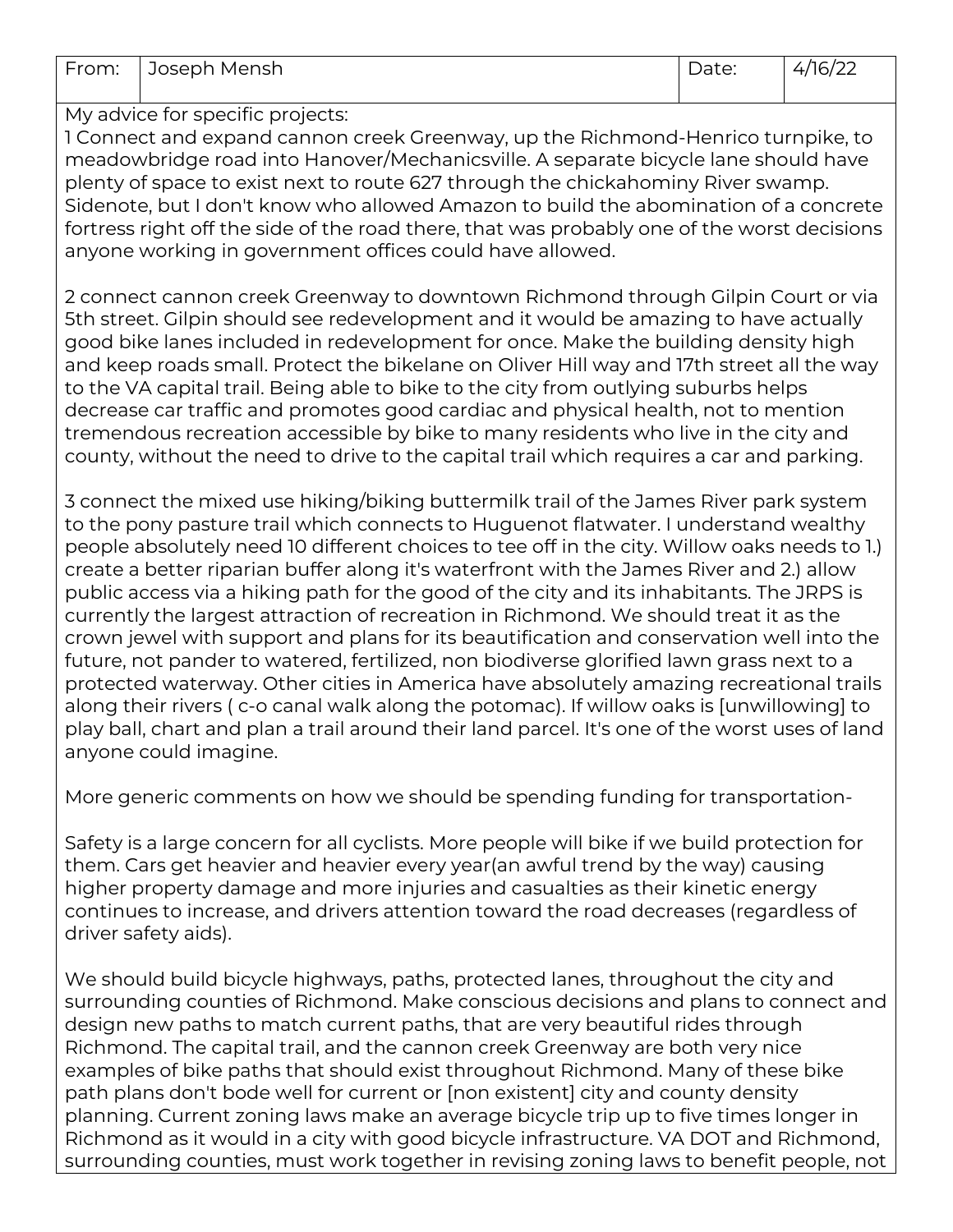automobiles. Single family homes and suburban sprawl is how we end up like Atlanta, which has some of the worst traffic, worst public transportation system, and the absolute worst planning and density I've come across.

We should absolutely discontinue automotive lane additions or widening, full stop. Car and automotive related infrastructure is damaging the planet, environment, and even our own populace, with varying and increasing forms of pollution. Richmond doesn't have emissions testing, I personally witness many vehicles with exhaust leaks, poor operating conditions, modified exhaust systems, removed emissions equipment, all of which contribute to the development of, or severity of respiratory illnesses in people and children in the area. Exhaust and road noise from tire friction alone contribute to an inane amount of stress induced to people. There are multiple studies and research correlating noise with stress levels. Some of the roads in and around Richmond are treated like the straightaway at various NASCAR tracks, people exceed the speed limit, use turning lanes to pass, encroach into paint divided bike lanes, etc. Unprotected bike lanes (solid painted lines with or without plastic floppy pylons) is kinda like a swimming in a pool lane next to sharks. The painted lines don't keep cars from encroaching on cyclist space just like a pool lane rope doesn't prevent sharks from swimming in your lane. The end goal here isn't to just make more bike lanes, it's also to make car travel less attractive because it is so dangerous and encroaching on the daily lives of people.

Tire dust, oil, other fluids from automobiles end up in water and riverways, poisoning wildlife, tainting land, and lower the James River water quality enough to be unfit for recreation. If the James River was deemed too toxic to swim in, Richmond would lose a ton of visitors every day during the summer.

Also whomever keeps trying to get a casino voted into the city AFTER PREVIOUS VOTES HAVE ALREADY FAILED should be tarred and feathered.

| From:   Conner Kasten                                                                                                                                                                                                       | Date: | 4/17/22 |
|-----------------------------------------------------------------------------------------------------------------------------------------------------------------------------------------------------------------------------|-------|---------|
| Please prioritize bike transit and pedestrian projects wherever possible over car-centric<br>options. Moving trips to non-car modes is a critical piece of climate strategy, and<br>necessary for the future of our region. |       |         |

| From: | Daniel Robinson                                                                                                                                                      | Date: | 4/16/22 |
|-------|----------------------------------------------------------------------------------------------------------------------------------------------------------------------|-------|---------|
|       |                                                                                                                                                                      |       |         |
|       | It would be great if Richmond could implement a light rail transit train connecting the<br>airport with downtown Richmond and the Staple Mills Amtrak train station. |       |         |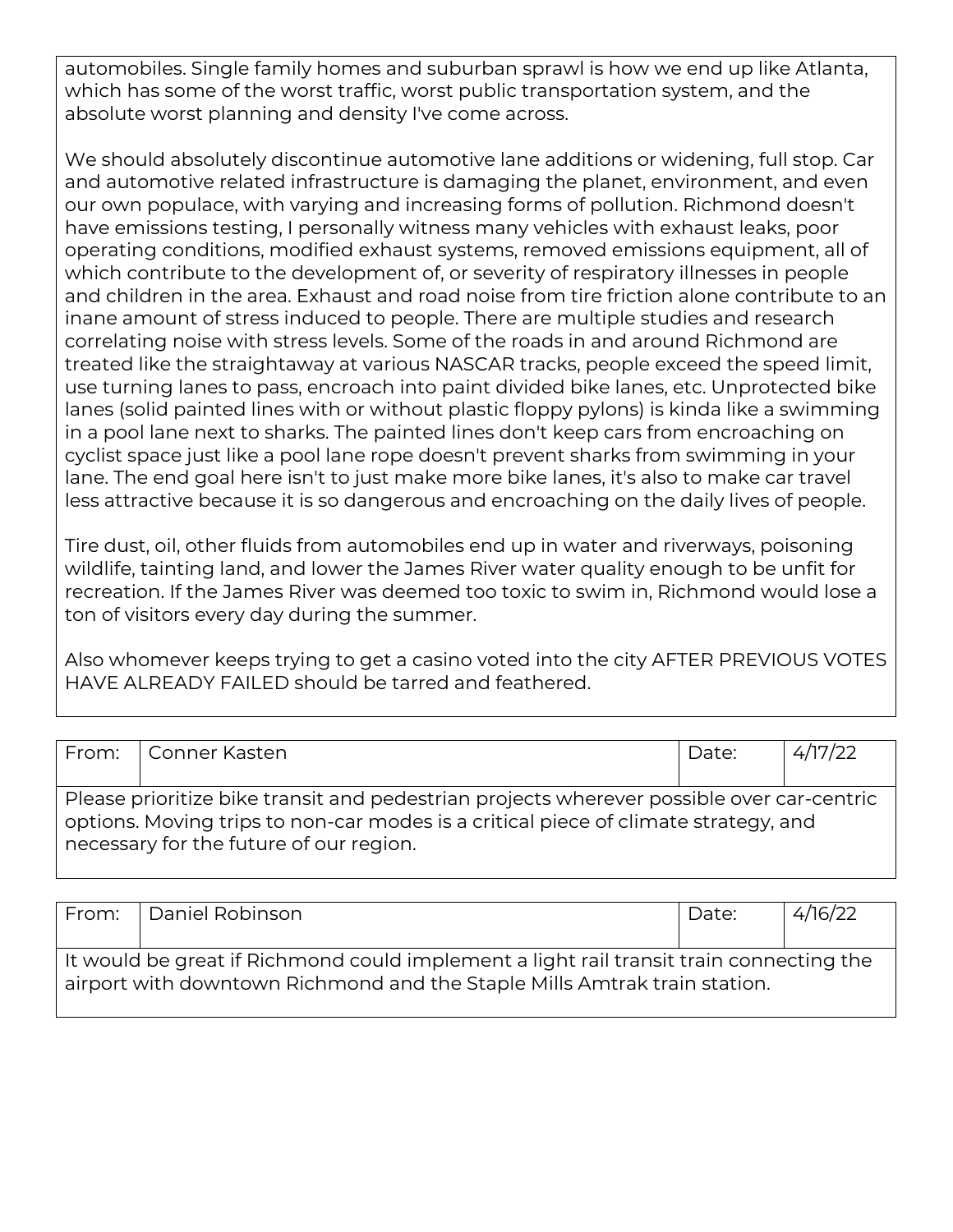| From:                                                                                   | Matthew Via                                                                         | Date: | 4/17/22 |  |  |
|-----------------------------------------------------------------------------------------|-------------------------------------------------------------------------------------|-------|---------|--|--|
|                                                                                         |                                                                                     |       |         |  |  |
| I am a resident of the Forest Hill Neighborhood and I strongly support the Forest Hill  |                                                                                     |       |         |  |  |
|                                                                                         | Avenue Phase II project. I frequently bicycle from my home in Forest Hill to the    |       |         |  |  |
|                                                                                         | shopping district in Stratford Hills and the section of Forest Hill Avenue between  |       |         |  |  |
| Dorchester Road and the Powhite Parkway is currently extremely hostile to cyclists.     |                                                                                     |       |         |  |  |
| The current speed limit on the road is currently 35 miles per hour which makes the road |                                                                                     |       |         |  |  |
| extremely uncomfortable to ride on, and due to the lack of parallel roads, the only     |                                                                                     |       |         |  |  |
| feasible way to avoid this section is to take a lengthy and hilly detour down Riverside |                                                                                     |       |         |  |  |
| Drive.                                                                                  |                                                                                     |       |         |  |  |
|                                                                                         | This route, while scenic, is not optimal for someone that is riding to reduce their |       |         |  |  |

reliance on personal automobile use.

The need for the proposed bicycle infrastructure on this segment of Forest Hill Avenue is critical, because under the current built environment only the most confident cyclists would attempt to ride on this segment of road. If this project were built as proposed, it would make it much more feasible for residents of the Forest Hill, Forest Hill Terrace, Cedarhurst and Westlake Heights Neighborhoods to replace short car trips with more environmentally friendly modes of transportation.

| From:                                                                                      | Basile Nkeng                                                                                | Date: | 4/17/22 |  |
|--------------------------------------------------------------------------------------------|---------------------------------------------------------------------------------------------|-------|---------|--|
|                                                                                            |                                                                                             |       |         |  |
| I am a resident of Richmond VA, and I am writing in support of the Forest Hill Ave Phase   |                                                                                             |       |         |  |
|                                                                                            | Il Project. This project would create a nearly continuous bike path from Manchester to      |       |         |  |
|                                                                                            | Stratford Hills. This five-mile stretch would allow residents in this area to access a wide |       |         |  |
| range of amenities such as grocery stores, restaurants, parks, health services and many    |                                                                                             |       |         |  |
| more. Investing in the infrastructure that allows citizens to replace short car trips with |                                                                                             |       |         |  |
| other forms of transportation such as biking and walking has substantial benefits to the   |                                                                                             |       |         |  |
|                                                                                            | community ranging from reduced wear on city infrastructure, better air quality, to          |       |         |  |
|                                                                                            | increasing the health of the community.                                                     |       |         |  |
|                                                                                            |                                                                                             |       |         |  |

Thank you.

| From:                                                                                                                                                                                            | Heidi Robertson                                                                                                                                                                                                                          | Date: | 4/17/22 |  |
|--------------------------------------------------------------------------------------------------------------------------------------------------------------------------------------------------|------------------------------------------------------------------------------------------------------------------------------------------------------------------------------------------------------------------------------------------|-------|---------|--|
|                                                                                                                                                                                                  |                                                                                                                                                                                                                                          |       |         |  |
| I would love to see Richmond fix it's brick sidewalks, and start a pedestrian safety<br>campaign to promote residents to use the sidewalks, or walk opposing traffic if there is<br>no sidewalk. |                                                                                                                                                                                                                                          |       |         |  |
|                                                                                                                                                                                                  | I would also like Richmond to start a campaign to stop the littering of our city. We need<br>more trash cans in public spaces, punish those who litter, and educate the children in<br>schools what they can do to help the environment. |       |         |  |

Thank you for your time.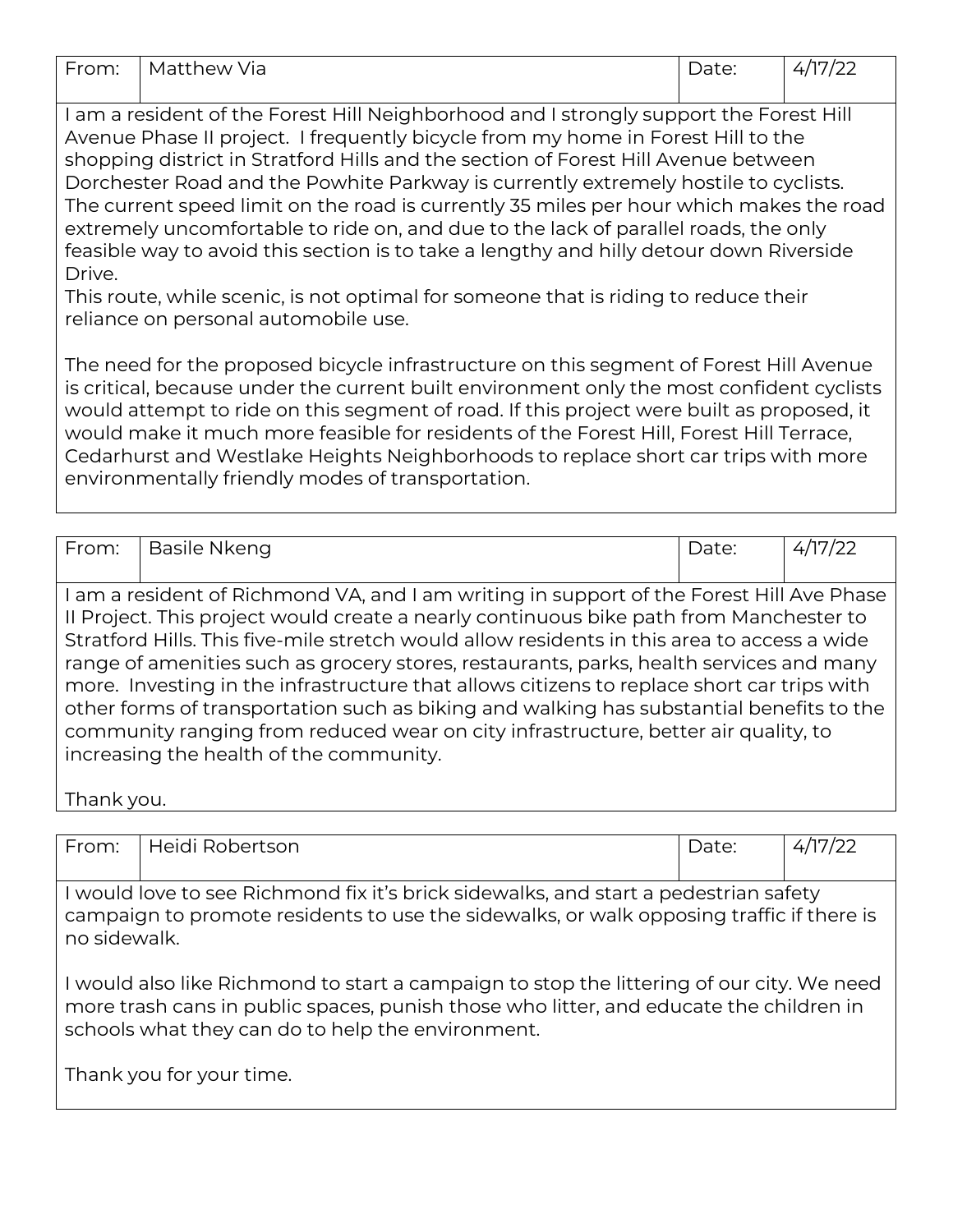| 787.<br>$\sim$<br>$I\cap r$<br>u co.<br>٠.<br>$\sim$<br>ີ<br>. .<br>້ | .<br>From<br>ulhert :<br>$\sim$ me $\sim$ |
|-----------------------------------------------------------------------|-------------------------------------------|
|-----------------------------------------------------------------------|-------------------------------------------|

I am in full support of the \$276.4 million for infrastructure. I am particularly pleased with the funds to support the Fall Line Trail. These projects will advance Richmond as a progressive city with a commitment to the needs of its citizens.

| From: | Alan T. Shaia, VA License Broker, Charter Realty, L.C.                                                 | Date: | 4/18/22 |  |  |
|-------|--------------------------------------------------------------------------------------------------------|-------|---------|--|--|
|       | Please explain to me why under your "CVTA Regional Funding Scenario - Summary"                         |       |         |  |  |
|       | $\mid$ report on pages 1 and 2 you do not list or show the I-64 Widening, Exit 205 to New Kent/ $\mid$ |       |         |  |  |
|       | James City County Line? This is a very important project because of the increased                      |       |         |  |  |

reliance on the port and transportation of goods from the port throughout the east coast. While all the states are racing ahead to complete the development of the Interstate to accommodate this increased traffic, we are lagging behind. Thus the Port traffic and economic benefits that would have been achieved will go to other states.

This is why I think your Benefit number must take into consideration the economic benefits achieved by each project.

|              | From: Jerry Andrews Maers                                                                                                                                                                                                                                                                                                                                                       | Date: | 4/18/22 |
|--------------|---------------------------------------------------------------------------------------------------------------------------------------------------------------------------------------------------------------------------------------------------------------------------------------------------------------------------------------------------------------------------------|-------|---------|
|              |                                                                                                                                                                                                                                                                                                                                                                                 |       |         |
| to road too. | Please fund all the bike & pedestrian projects. We have had lifetimes of funding for car<br>projects, but very little for bike & pedestrian projects. I use my bike more then my car,<br>yet due to poor road design, I'm forced to deal with crazed car drivers who routinely<br>pass illegally close, or fall into road rage over the fact that someone on a bicycle is using |       |         |

| From:                                                                                                                                                                                                                                                                                                                                                                                                                                                                                                                                                                                      | John Martin Owens                                                                                                             | Date: | 4/18/22 |
|--------------------------------------------------------------------------------------------------------------------------------------------------------------------------------------------------------------------------------------------------------------------------------------------------------------------------------------------------------------------------------------------------------------------------------------------------------------------------------------------------------------------------------------------------------------------------------------------|-------------------------------------------------------------------------------------------------------------------------------|-------|---------|
| I would question the prioritization of the Magellan Bridge and GreenCity<br>bike/pedestrian bridge over the Staples Mill improvements that are only partially<br>funded. I understand wanting to support these new developments (GreenCity and<br>Retreat@One), however, I feel the need is much greater for the Staples Mill<br>improvements. The I-64:ramp to Staples Mill road is dangerous. The development of<br>Libbie Mill and Westwood zone is much further along than those other two, planned to<br>be fully funded projects, and the need is greatest at Staples Mill and I-64. |                                                                                                                               |       |         |
|                                                                                                                                                                                                                                                                                                                                                                                                                                                                                                                                                                                            | I'm not opposed to eventually doing the Magellan and GreenCity projects.                                                      |       |         |
|                                                                                                                                                                                                                                                                                                                                                                                                                                                                                                                                                                                            | Now, if other funding from other sources can be used to complete the Staples Mill work<br>expediently, then I can support it. |       |         |
| Thanlessau                                                                                                                                                                                                                                                                                                                                                                                                                                                                                                                                                                                 |                                                                                                                               |       |         |

Thank you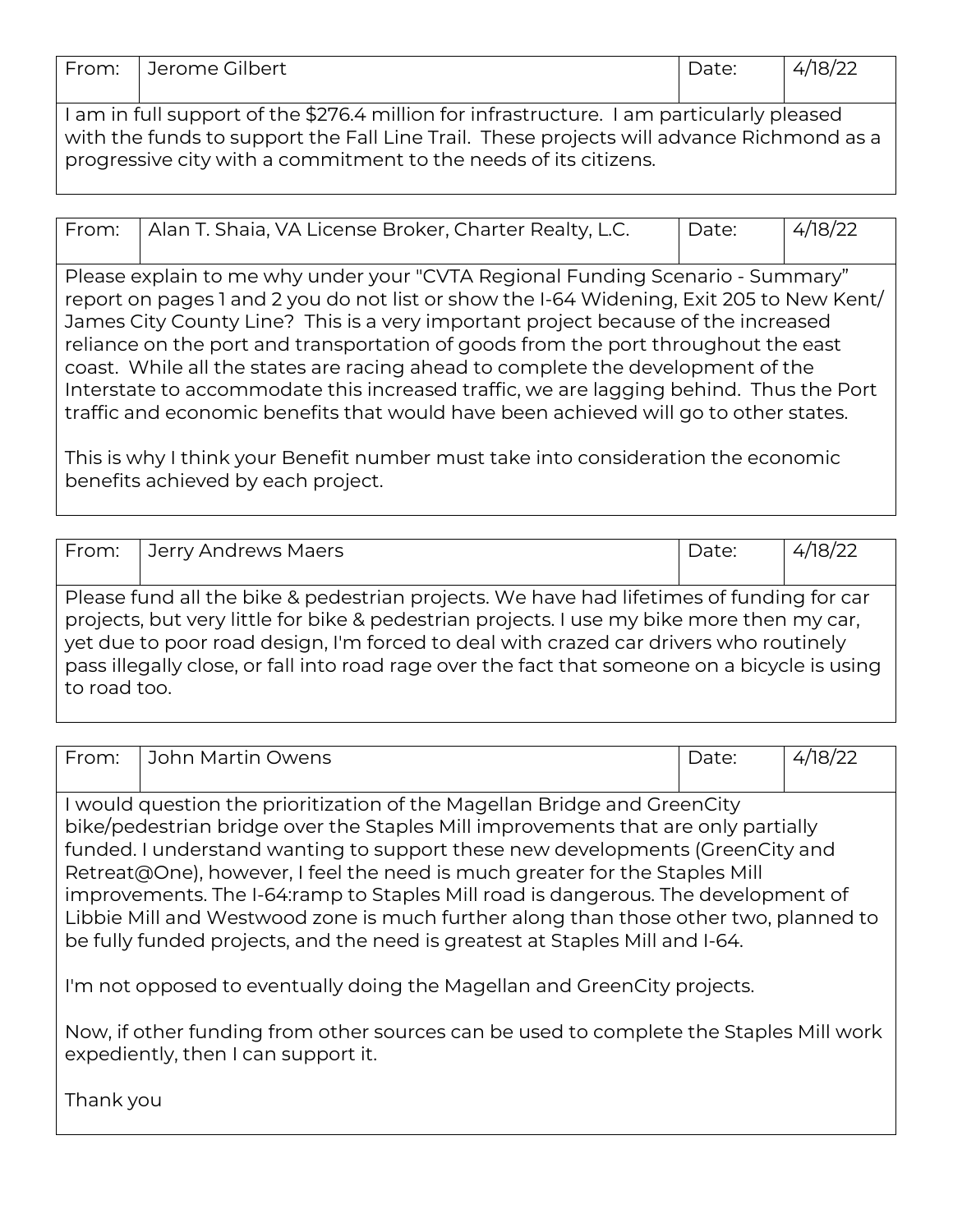| From: | Dave J. Brogan     | Date: | 4/18/22 |
|-------|--------------------|-------|---------|
|       | Lower the gas tax. |       |         |

| 4/18/22<br>Ray Roakes<br>From:<br>Date:<br>Hello, thank you for all the work on everything. I strongly support all bike and<br>pedestrian improvements - especially any that further the goals of vision zero. Biking<br>throughout the metro area is especially dangerous, I know from first hand experiance. I<br>would encourage future projects to create a more interconnected protected bike lane<br>system as well as expand the reach for bikeshare. Further, any pedestrian<br>improvements along Hull Street and Hull Street Road would be especially powerful as<br>many communities along that route are historically marginalized and underinvested,<br>more likely to depend on walking for transport, and I have numerous personal<br>experiences where residents are forced to walk directly on the street because there are<br>no sidewalks. This creates an especially dangerous situation along Hull Street Road as<br>vehicles are prone to higher speeds. It is needless to say, as well, that I would support<br>any transfer of funding from projects designed to increase vehicle usage or increased<br>vehicle speed/ease of conveyance transferred to bike and pedestrian centered projects.<br>Thanks, Ray. |  |  |
|----------------------------------------------------------------------------------------------------------------------------------------------------------------------------------------------------------------------------------------------------------------------------------------------------------------------------------------------------------------------------------------------------------------------------------------------------------------------------------------------------------------------------------------------------------------------------------------------------------------------------------------------------------------------------------------------------------------------------------------------------------------------------------------------------------------------------------------------------------------------------------------------------------------------------------------------------------------------------------------------------------------------------------------------------------------------------------------------------------------------------------------------------------------------------------------------------------------------------------------|--|--|
|                                                                                                                                                                                                                                                                                                                                                                                                                                                                                                                                                                                                                                                                                                                                                                                                                                                                                                                                                                                                                                                                                                                                                                                                                                        |  |  |
|                                                                                                                                                                                                                                                                                                                                                                                                                                                                                                                                                                                                                                                                                                                                                                                                                                                                                                                                                                                                                                                                                                                                                                                                                                        |  |  |
|                                                                                                                                                                                                                                                                                                                                                                                                                                                                                                                                                                                                                                                                                                                                                                                                                                                                                                                                                                                                                                                                                                                                                                                                                                        |  |  |

| From:                                                                                                                                                                                                                                                                                                                                                      | Andy Clarke                                                                                                                                                                                                                                                                                                                                                                                                                                   | Date: | 4/18/22 |  |  |
|------------------------------------------------------------------------------------------------------------------------------------------------------------------------------------------------------------------------------------------------------------------------------------------------------------------------------------------------------------|-----------------------------------------------------------------------------------------------------------------------------------------------------------------------------------------------------------------------------------------------------------------------------------------------------------------------------------------------------------------------------------------------------------------------------------------------|-------|---------|--|--|
|                                                                                                                                                                                                                                                                                                                                                            | I have reviewed the CVTA Regional Funding Scenario Summary. I am a resident of<br>Henrico County and live in the Libbie Mill area.                                                                                                                                                                                                                                                                                                            |       |         |  |  |
| I fully support the four projects identified as Bike/Ped Projects, as well as the G Broad<br>Street Streetscape with Pulse Expansion Phase III. These offer significant<br>opportunities to encourage and facilitate transportation alternatives by providing safer,<br>better connected, higher-quality facilities for people on foot, bike, and transit. |                                                                                                                                                                                                                                                                                                                                                                                                                                               |       |         |  |  |
| I understand the need to replace the Mayo Bridge and support maintenance of existing<br>infrastructure. I would be even more supportive if the opportunity were taken to<br>increase opportunities to safely walk, bike, and take transit over the new bridge.                                                                                             |                                                                                                                                                                                                                                                                                                                                                                                                                                               |       |         |  |  |
| There is insufficient information on the detail of the B Forest Hill Avenue Phase II<br>project. I support the changes that are proposed/described but I am unclear what<br>changes are being made to the travel lanes for motor vehicles and would not support<br>increases in capacity for motor vehicles on this road.                                  |                                                                                                                                                                                                                                                                                                                                                                                                                                               |       |         |  |  |
|                                                                                                                                                                                                                                                                                                                                                            | I appreciate that there are pedestrian and bicycle changes proposed that would add<br>sidewalks, crosswalks and some bicycle infrastructure in the remaining projects<br>identified as Highway projects. However, as all of these projects are basically designed<br>to add or increase capacity and/or speed for motor vehicles I cannot support their<br>funding -- the cost of adding more and more traffic outweighs the changes made for |       |         |  |  |

walking and biking at individual locations and overall.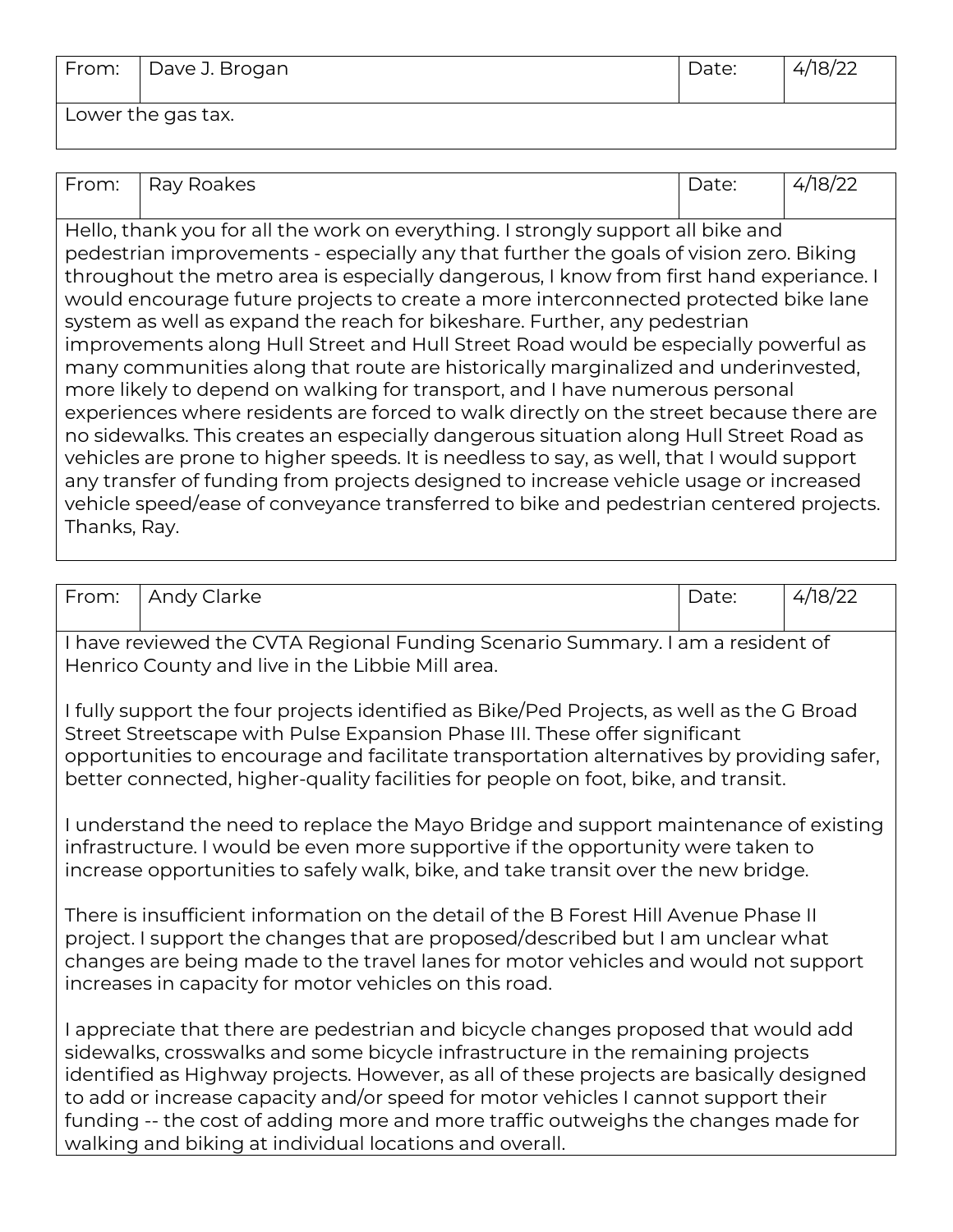I am shocked and disappointed that the Funding Scenario contains so many new highways, highway capacity increases, and other projects designed to increase motor vehicle traffic -- this flies in the face of the reality of the climate crisis and directly contradicts the explicit goals of Connect 2045 and the stated preferences of people who participated in that planning process. It is particularly disappointing to see a total absence of projects that address inequity and inaccessibility in our transportation system -- instead, the overwhelming majority of the funding continues to support suburban and exurban car-commuting for the predominantly wealthy white suburbs.

I do not see any details about the proposed Diverging Diamond Intersection proposed for I-64 and Ashland Road -- I know that these are appalling intersections for walking and biking and are little more than resume-builders for traffic engineers with no regard for the community, health, safety, accessibility, air quality, sustainability or any other sensible growth policy. I also do not not see any additional detail on the proposed changes to the intersection of W Broad Street and Parham Road.

As far as I can tell, every highway project other than Forest Ave and Broad Street/Pulse ones mentioned above add capacity in the vain hope of relieving a few minutes of actual or perceived congestion that at worst is moderate for a short time. The resulting projects create known dangers for people walking and biking, making the system and community more hostile and unpleasant (for example, continuous right turn lanes) 24/7, 35 days a year.

Is the Broad Street Streetscape project the only one that serves transit, in the entire metro region? I don't know what to say except there has to be greater investment in transit than this in the region.

Finally I object most strongly to any funding for the proposed changes to the Staples Mill-I-64 interchange -- they are not improvements at all. There is absolutely no need for the proposed changes to add through-and turn lanes as proposed and this project creates even more hostile, noisy, polluting conditions at an area that is currently being transformed into an area of growth where people are going to be walking, biking and taking transit in greater numbers. This project is a complete waste of money and should be stopped immediately. As a reminder, Connect 2045 has safety, equity, connectivity, sustainability, and other worthy goals at its core -- please tell me how widening a huge intersection, adding dual left and TRIPLE right turn lanes, and widening all surrounding roads achieves any of these goals? If capacity is an issue, why are you proposing to add a signalized intersection? I walk, bike, and drive through this intersection practically every day (and take the bus to Amtrak on occasion) and I see no evidence of any problems that warrant this level of community destruction and unnecessary spending.

Indeed, the issues at Bethlehem and I-64 I see are that traffic is traveling way too fast and weaving across too many lanes of traffic already without adding more to the mix. There have been pedestrian fatalities and crashes here that would not be prevented by these changes. Future development is only going to increase the number of people walking and biking here and the proposed changes are totally incompatible with that future. I would much rather see a project to reduce the number of lanes on Staples Mill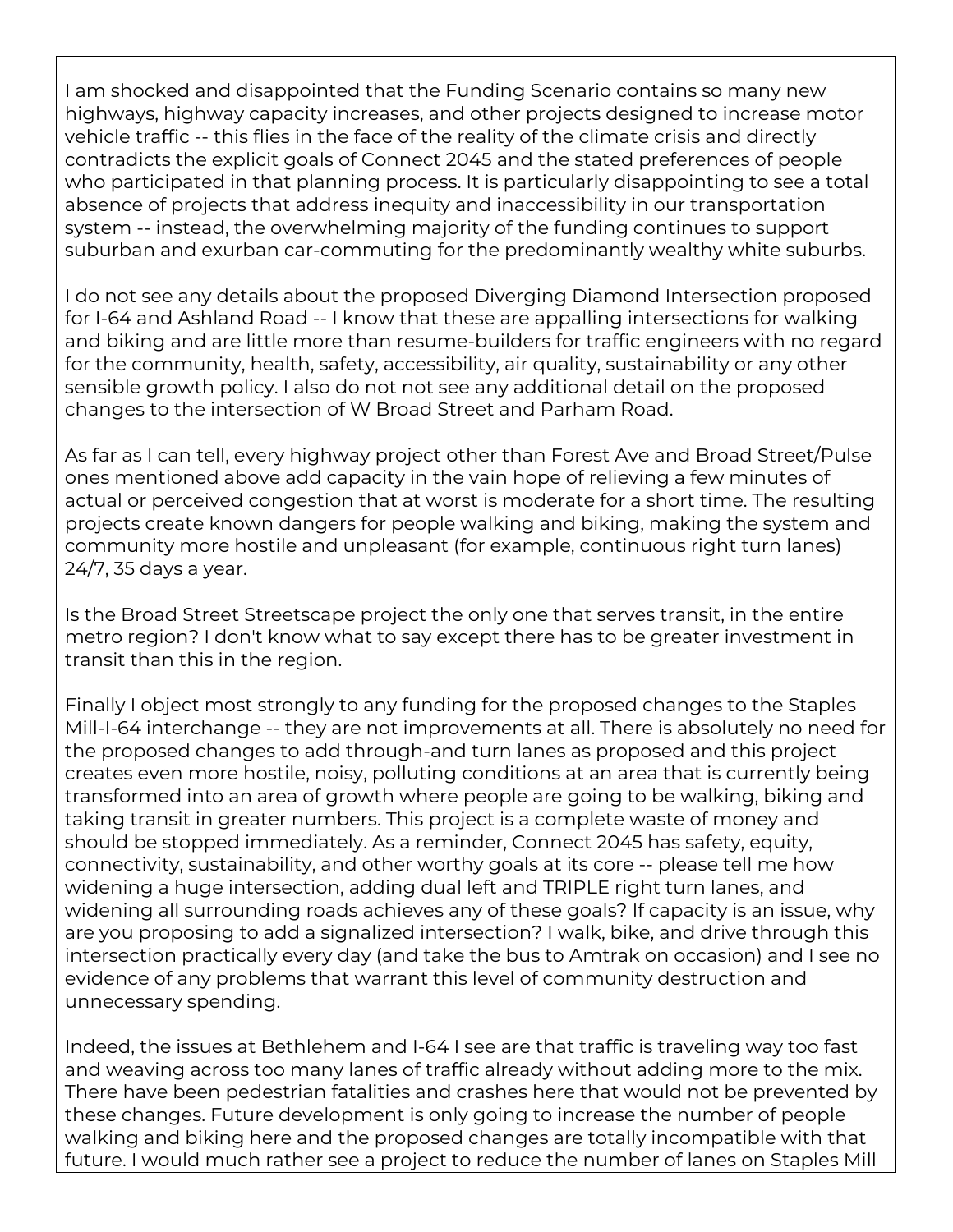south of the intersection to two in each direction with the addition of wide sidewalks, protected bike lanes, a slower speed limit, and more signalized crosswalks.

So, to recap. I support inclusion of the following projects:

FY23-32

FY23-33

FY23-21 FY23-35

FY23-34

I have qualified support for the following projects:

FY23-31

FY23-37

FY23-36

I am generally opposed to all the other proposed projects and take particular exception to the following projects: FY23-14 FY23-25

Thanks for your attention.

| From:     | Flora Valdes-Dapena |   |  | Date: | 4/18/22 |
|-----------|---------------------|---|--|-------|---------|
| $\cdot$ . | .                   | . |  |       |         |

I'm a resident of the City of Richmond. Highway widening projects (US-360, US-1, etc) are a waste of time and money. Studies have repeatedly shown that adding traffic lanes creates induced demand, increasing congestion and air pollution from personal vehicles. Emissions from transportation are one of the biggest contributors to climate change, and widening highways guarantees that those emissions will continue unabated. Redirect funding from these highway projects into improvements to bike and pedestrian infrastructure to make active transportation easier, safer, and more attractive than driving.

Please also consider increasing funding for GRTC. Currently many of GRTC's routes are running at extremely low frequencies, making it an unreliable mode of transportation for many who have no other options. Increased funding for operations would allow GRTC to hire more operators and mechanics, increasing frequency and reliability by adding more buses to high-demand routes and keeping them in service consistently. I'm aware that funding for GRTC is not a part of the Draft Funding Scenario, however it is too important to leave out of my comments.

Thank you.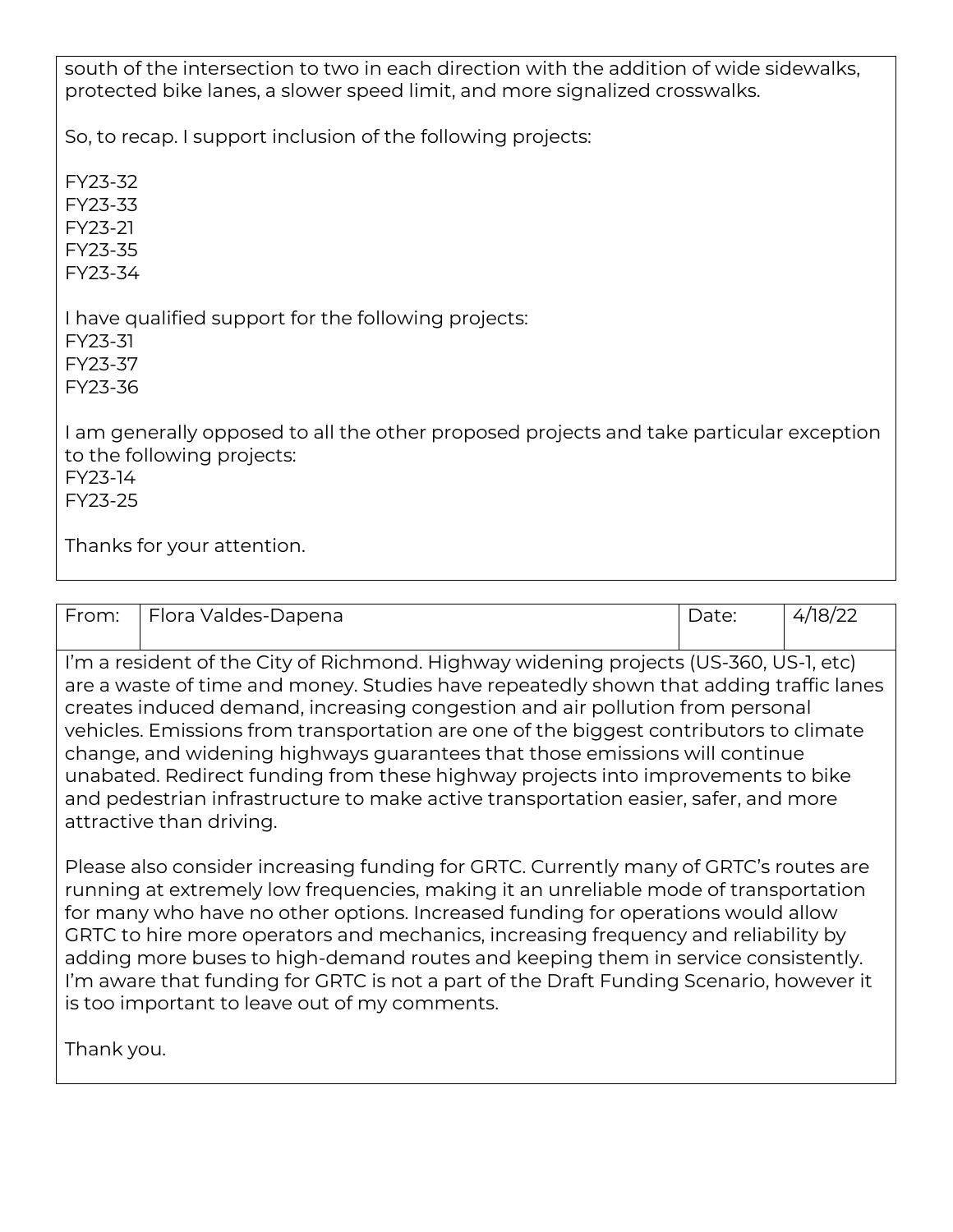| From: Jonathan Wright | Date: | 4/18/22 |
|-----------------------|-------|---------|
|                       |       |         |

I am excited to see CVTA commit some funding for active transportation projects, but the disparity in funding between highway projects and pedestrian-oriented projects is disappointing. I do appreciate continued funding towards the Fall Line trial mentioned in several of the project descriptions. I would like to see CVTA provide higher scores for projects that provide safer infrastructure for individuals not using cars for transportation, especially raising bike lanes to curb level. Forcing cyclists or cars to "share the road" is a recipe for disaster and narrow bike infrastructure doesn't really provide any better feeling of safety than a sharrow marking. Providing physically separate and parallel infrastructure is the way to maximize the current road network for new uses and users.

If there is any additional documentation available for the project titled, "B Forest Hill Avenue Phase II," I would love to see it. Thank you!

| From: | l Carl Schwendeman | Date: | /18/22<br><i>.</i> |
|-------|--------------------|-------|--------------------|
|       |                    |       |                    |

Could they add extending the Powhatan Village Sidewalks to the Central Virginia Transportation Authority master plan. Such as could they extend the Powhatan Village sidewalks from the intersection of General Scot Boulevard and Old Buckingham Road a 1,000 feet to the intersection of Old Buckingham Road and Fighting Creek Lane. They also need to fund the 900 foot long Skaggs Road Spur sidewalk and extend the Mann Road Sidewalk by 1,500 feet.

Also could they extend the Powhatan Village Sidewalks from the intersection of Mann Road and Old Buckingham Road to the intersection of US Route 60 and US Route 522 by the post office.

And extend the Powhatan Village Sidewalks from the intersection of General Scot Boulevard and Old Buckingham Road to the intersection of US Route 60 and Academy Road.

They need to get moving on building new sidewalks along US Route 60 from the intersection of the Woolridge Road and Route 60 to the Richmond City limits that whole section of Route 60 is a pedestrian dumpster fire.

Huguenot Road needs new sidewalks from the James River Bridge to the intersection of Midlothian turnpike and Huguenot Road.

Thank you Carl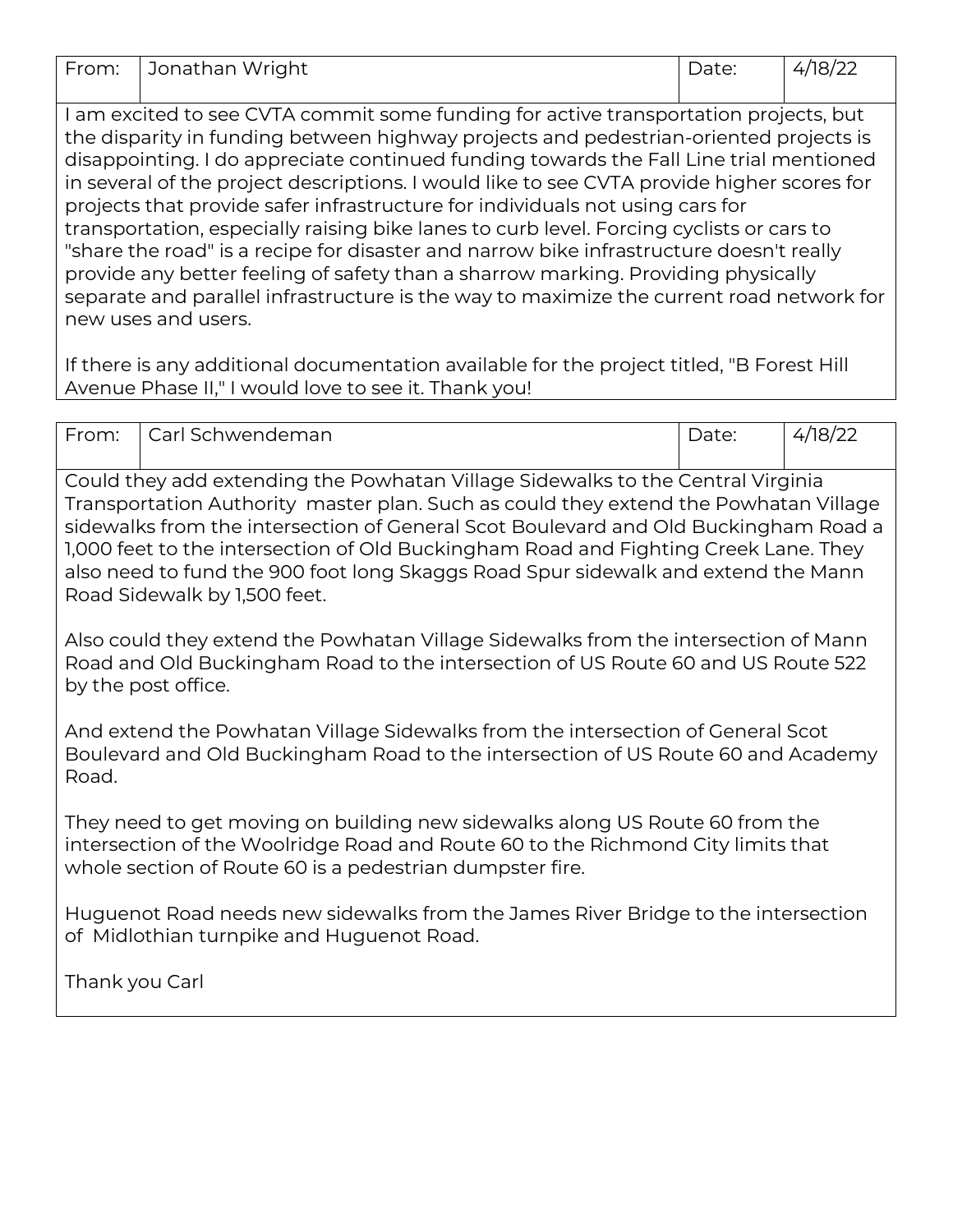| From: | l Shawn Scott                                                                                                                                                                                                    | Date: | 4/19/22 |
|-------|------------------------------------------------------------------------------------------------------------------------------------------------------------------------------------------------------------------|-------|---------|
|       |                                                                                                                                                                                                                  |       |         |
|       | I support funding for the fall line trail in the tune of as much \$\$\$ as possible<br>My vote goes to this as an avid runner walker an cyclist we need more<br>Outdoors to escape to<br>Yours truly va resident |       |         |

| From:   Katelyn Scott      | Date: | 4/19/22 |
|----------------------------|-------|---------|
| I vote for fall line trail |       |         |

| From:                                                                                     | Karl Zweerink                                                                           | Date: | 4/19/22 |  |
|-------------------------------------------------------------------------------------------|-----------------------------------------------------------------------------------------|-------|---------|--|
|                                                                                           |                                                                                         |       |         |  |
|                                                                                           | Thanks for supporting improved bike access of James River from Manchester Semmes        |       |         |  |
|                                                                                           | Ave area. I am a bike commuter and feel opening up the T Pott bridge will improve       |       |         |  |
|                                                                                           | pedestrian and bike access.                                                             |       |         |  |
| Mayo Bridge - please consider bike lanes. Bridge is not safe for cyclists and pedestrians |                                                                                         |       |         |  |
|                                                                                           | and is an important link between Capitol Bike Trail and the new proposed Fall Line Bike |       |         |  |
|                                                                                           | Trail                                                                                   |       |         |  |
|                                                                                           |                                                                                         |       |         |  |

|                                                                                                                                                                                                                                                                                                                                                                                                                                          | Please fund all the bicycle and pedestrian projects first. |  |  |  |  |  |
|------------------------------------------------------------------------------------------------------------------------------------------------------------------------------------------------------------------------------------------------------------------------------------------------------------------------------------------------------------------------------------------------------------------------------------------|------------------------------------------------------------|--|--|--|--|--|
| While I understand the need to maintain existing roads, please do not fund any new<br>roads or highways. Due to global warming caused by fossil fuels, we need to<br>discourage the use of roads until we eliminate the use of fossil fuels. Even worse is that<br>creating new roads causes more heating of the earth as roads store heat and replace<br>land that would otherwise absorb some heat.<br>Thank you for considering this. |                                                            |  |  |  |  |  |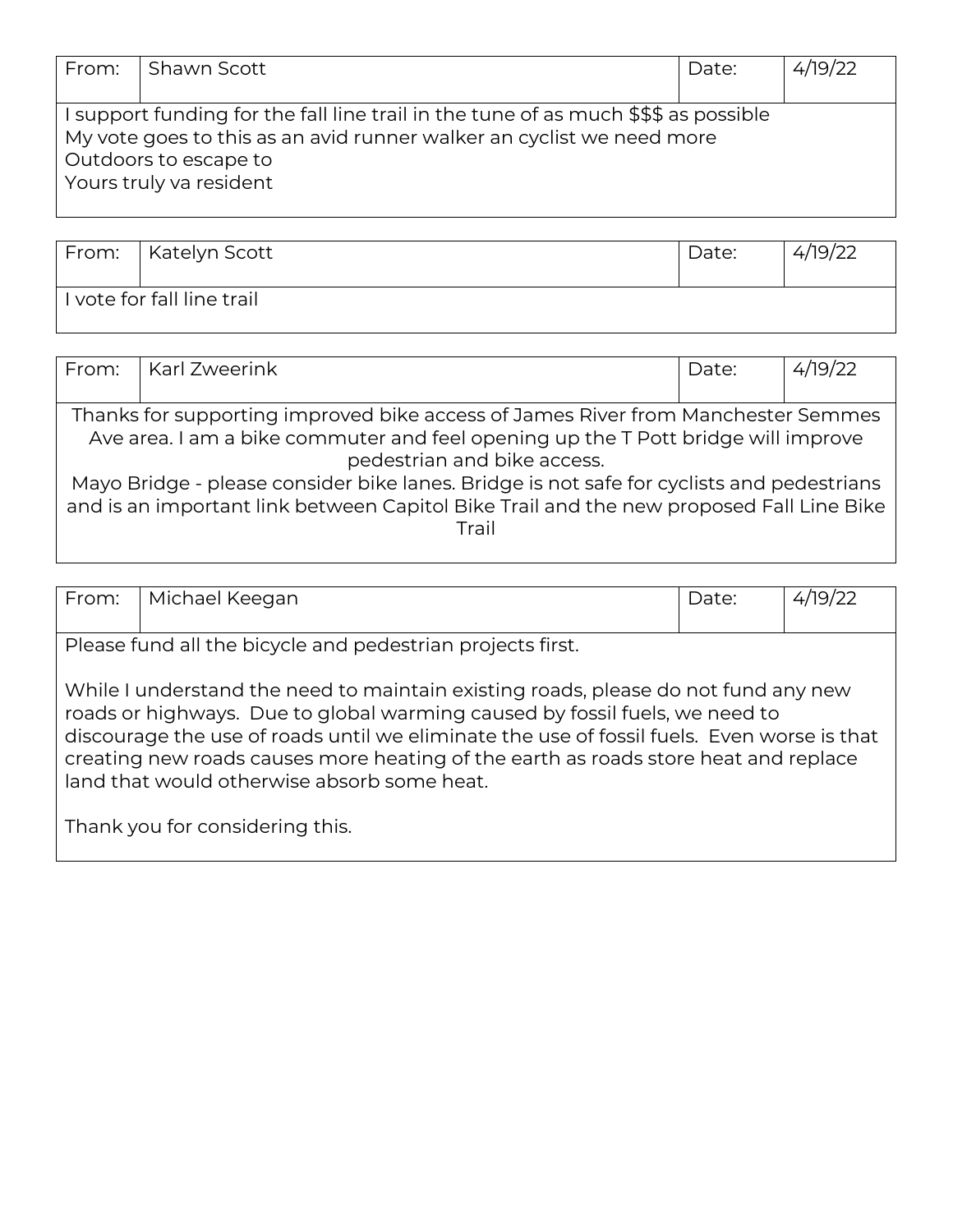| From: Jack-Henry Bush | Date: | 4/20/22 |
|-----------------------|-------|---------|
|                       |       |         |

Hi CVTA,

I am writing to support the proposed Forest Hill Ave Phase II Project. I wanted to say that I wish for the project to focus on improving pedestrian and cyclist viability rather than prioritizing vehicle transportation. Access to the Eastbound Route of the 2A bus, which travels along Forest Hill Ave from Stony Point Medical Center to Downtown Richmond is currently extremely difficult for cyclists and pedestrians. There are four eastbound bus stops in the proposed project area and each of the bus stops have a safety issue.

Four of the stops have no sidewalk access and do not have direct access via crosswalk. This has created a situation where not only is walking to the bus a danger but waiting for the bus is a hazard as well. Even at the low current posted speed limit, a collision between a pedestrian and a vehicle would be crippling if not outright fatal. Completion of the Forest Hill Ave Phase II Project would improve the quality of the travel for all kinds of travelers and also mitigate a long-standing traffic risk. On top of having the added benefits, this project will protect the lives of cyclists and pedestrians alike.

Thanks,

| From:                                                                                                                                                                                                                                                                                                                                                                                                                                                                                                                                                                                                                                                                                                          | <b>Bill &amp; Linda Dismore</b>                                                                                                                                                                                                                                                                                                                      | Date: | 4/21/22 |  |
|----------------------------------------------------------------------------------------------------------------------------------------------------------------------------------------------------------------------------------------------------------------------------------------------------------------------------------------------------------------------------------------------------------------------------------------------------------------------------------------------------------------------------------------------------------------------------------------------------------------------------------------------------------------------------------------------------------------|------------------------------------------------------------------------------------------------------------------------------------------------------------------------------------------------------------------------------------------------------------------------------------------------------------------------------------------------------|-------|---------|--|
|                                                                                                                                                                                                                                                                                                                                                                                                                                                                                                                                                                                                                                                                                                                | To the Central Virginia Transportation Authority,                                                                                                                                                                                                                                                                                                    |       |         |  |
|                                                                                                                                                                                                                                                                                                                                                                                                                                                                                                                                                                                                                                                                                                                | My wife and I are homeowners who reside in New Kent County, VA, about one mile<br>from exit 211 off I-64. As a result we frequently utilize the Interstate.                                                                                                                                                                                          |       |         |  |
|                                                                                                                                                                                                                                                                                                                                                                                                                                                                                                                                                                                                                                                                                                                | We are strongly in favor of allocating the necessary funding to widen the stretch of I-64<br>within the CVTA district to complete the overall I-64 widening project between the<br>Hampton Roads and Richmond areas. The section of I-64 that runs through New Kent<br>County is the only remaining stretch that is still 2-lanes in each direction. |       |         |  |
| In its current state I-64 between exits 205 and 227 represents a "bottleneck" that often<br>becomes highly congested during peak periods. When this occurs, it produces<br>overflow congestion on our local roads creating not only inconvenience but safety<br>concerns as well. It also serves as a vital connector between coastal Virginia and the<br>rest of the state which is particularly important for continued economic growth as well<br>as emergency/disaster evacuation and relief efforts necessitated by natural disasters<br>such as hurricanes. With the increasing usage of Virginia ports and the resulting truck<br>traffic the congestion will only worsen in the coming days and weeks. |                                                                                                                                                                                                                                                                                                                                                      |       |         |  |
|                                                                                                                                                                                                                                                                                                                                                                                                                                                                                                                                                                                                                                                                                                                | Thank you for giving consideration to our comments. We are available at the phone and<br>address provided below.                                                                                                                                                                                                                                     |       |         |  |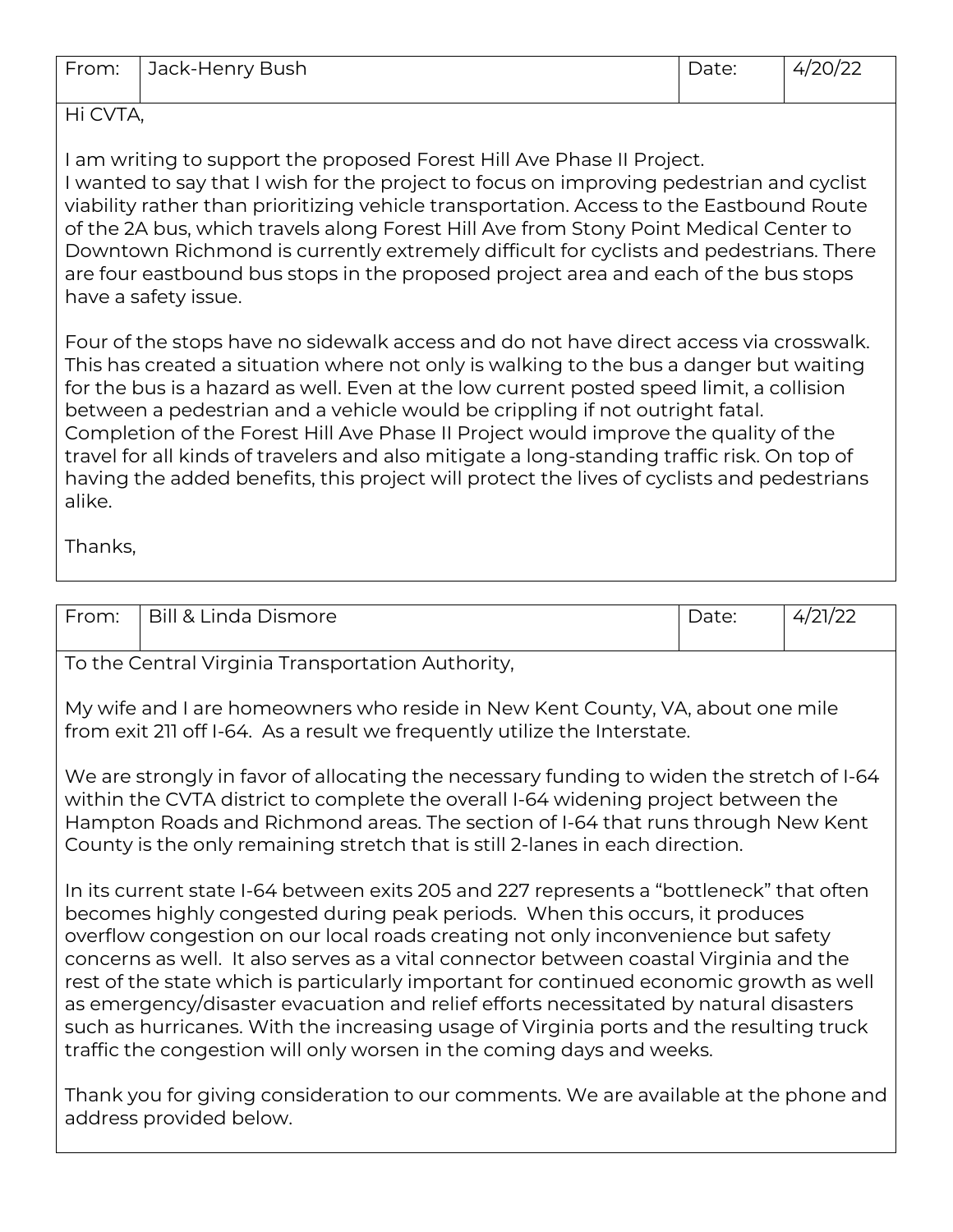| From:                                                                                  | Tom Ryan | Date: | 4/21/22 |  |
|----------------------------------------------------------------------------------------|----------|-------|---------|--|
|                                                                                        |          |       |         |  |
| Complete the job, I-64 at least three lanes from Richmond to the sea ASAP. I can't see |          |       |         |  |
| how the traffic numbers won't support this.                                            |          |       |         |  |

| From:              | $\sim$ $\sim$ $\sim$<br>Perrin<br>shirley' | $\overline{\phantom{a}}$<br>Duct. | --- |  |
|--------------------|--------------------------------------------|-----------------------------------|-----|--|
| Good<br>' Morning, |                                            |                                   |     |  |

As a resident in New Kent, Va. I'm asking that you support any effort to prioritize the I-64 road widening between the Hanover/Henrico/New Kent Corridor to James City County. We are so excited with the commercial and residential growth in New Kent but the interstate situation is getting more dangerous due to the lack of additiona. travel lanes..

Please call me if you have any questions.

Respectfully, Shirley Perrin

| From:                           | Gloria Hanchey                                                                                                                                                                                                                                                                                                                                                                                                                                                                                                                                                                | Date: | 4/22/22 |  |  |
|---------------------------------|-------------------------------------------------------------------------------------------------------------------------------------------------------------------------------------------------------------------------------------------------------------------------------------------------------------------------------------------------------------------------------------------------------------------------------------------------------------------------------------------------------------------------------------------------------------------------------|-------|---------|--|--|
|                                 | Please accept this as my request to have the following interstate situation be put on a<br>"high" level of funingr:                                                                                                                                                                                                                                                                                                                                                                                                                                                           |       |         |  |  |
|                                 | I-64 between exits 205 and 227 represents a New Kent County "bottleneck" that often<br>becomes highly congested during peak periods. When this occurs, it produces<br>overflow congestion on New Kent's local roads creating not only inconvenience but<br>potential safety concerns as well. It also serves as a vital connector between coastal<br>Virginia and the rest of the state which is particularly important for continued<br>economic growth as well as emergency/disaster evacuation and relief efforts<br>necessitated by natural disasters such as hurricanes. |       |         |  |  |
| Respectfully,<br>Gloria Hanchey |                                                                                                                                                                                                                                                                                                                                                                                                                                                                                                                                                                               |       |         |  |  |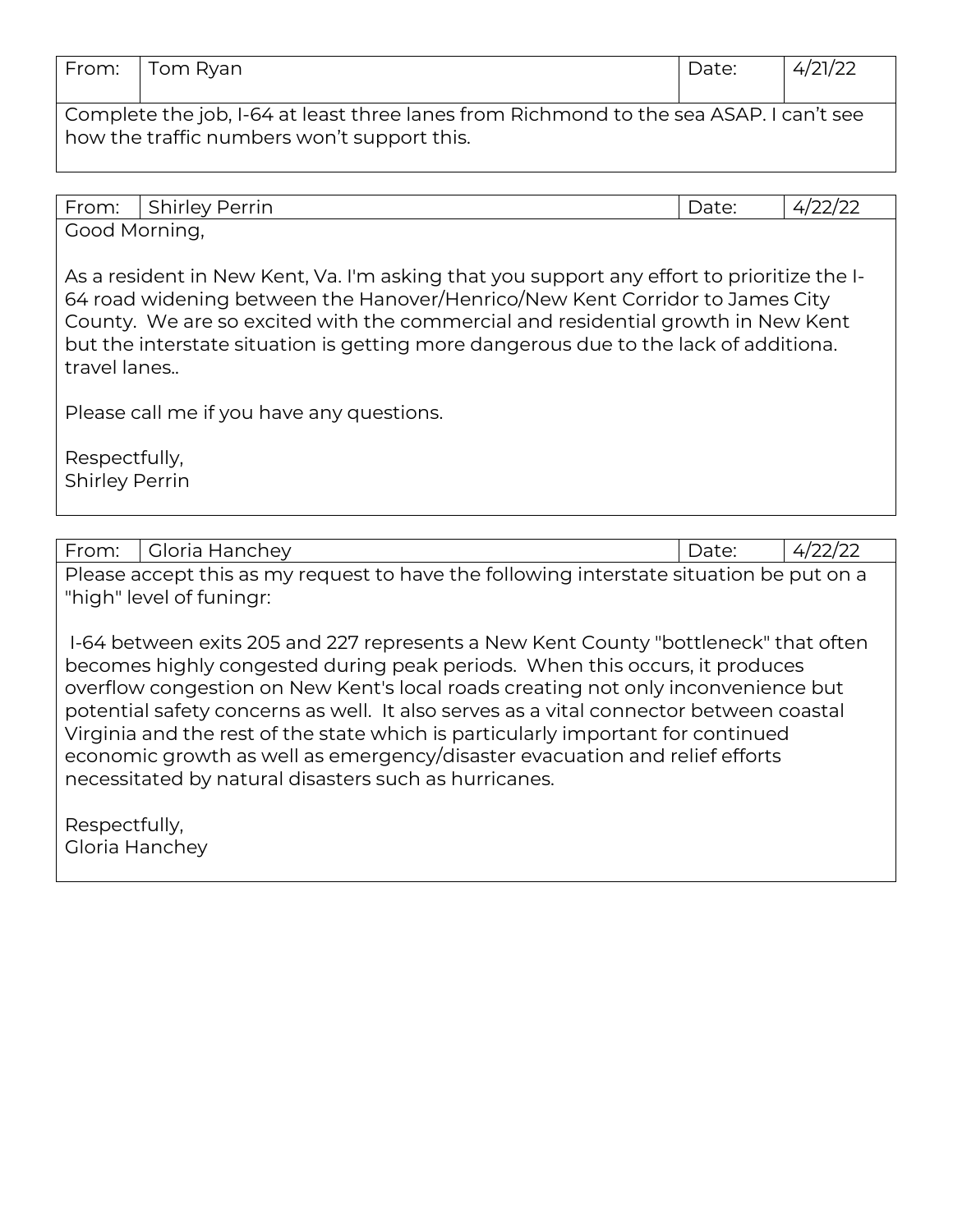| $\overline{\phantom{0}}$<br>$\mathsf{H}$<br>H. | . Samuel McF<br>Donald | $  -$<br>u co<br>_ _ _ _ _ | ,, |
|------------------------------------------------|------------------------|----------------------------|----|

I disagree with the City's decision to replace the Mayo bridges (Mayo). I believe that the stated basis of deteriorating condition comes mainly from the City traffic engineers' projections of a significant increase in traffic over Mayo in years to come.

I think this major assumption (*which has been used as the basis for making such an important decision*) is the opposite of what should be done and therefore is the wrong approach. Traffic should not be the tail wagging the important dog in this situation. As a City, we should be planning to significantly decrease Mayo traffic, eliminate the current stress on the structure, and rehabilitate the historic character and welcoming aspects that are Mayo at a significant savings when compared with the increasing cost of replacement.

Here's why:

- 1. Manchester will soon be at a critical stage in its development. All of the young and fragile businesses, sticking their necks out in a less established neighborhood than Scott's Addition, need customers and cannot weather the two year shutdown for a complete bridge replacement.
- 2. The neighborhood is increasingly pedestrian dependent. Encouraging increased traffic down Hull divides and threatens a newly thriving neighborhood even with the planned Hull Street Streetscape scheduled for 2025. The already heavy and increasing commuter speeding traffic from the merge of 60 and 360 onto Hull Street as a feeder into downtown endangers pedestrians and creates a very unfriendly and unwelcoming environment at the entrance of and center piece for our rapidly growing neighborhood.
- 3. One lane of the Mayo Bridge should be closed to traffic and converted to pedestrian, bicycle, and fishing use. Out of all the bridges, the Mayo bridge is closest to the surface of the James River, our tourists' and residents' jewel. Creating a pedestrian/bike lane completes the James River Park system loop.

Here's how:

- 1. Prohibit heavy truck traffic across Mayo Bridge. Trucks can use I-95, the Lee Bridge, and the Manchester Bridge to cross from Manchester into downtown. All are wide, sturdy, and built for more traffic than they currently serve. Trucks and pedestrians don't mix. The other 3 bridges keep trucks away from heavy pedestrian traffic, while the Mayo Bridge does not.
- 2. Coming into the City, allow left turns from Hull onto Cowardin and Commerce so that traffic can use the bigger bridges going into downtown. City Traffic Engineering says they would have to expand the lanes for turning, but there are no expanded or separate lanes for the current left turn traffic leaving town at those intersections. Currently, from 22nd Street to Commerce, which is a 12-block stretch, there are only 3 places traffic can turn left to get cars to those big bridges. Those are at 21<sup>st</sup>, 11<sup>th</sup>, and 9<sup>th</sup>, all of which put you into the thick of neighborhoods, and not on the path to a bridge crossing.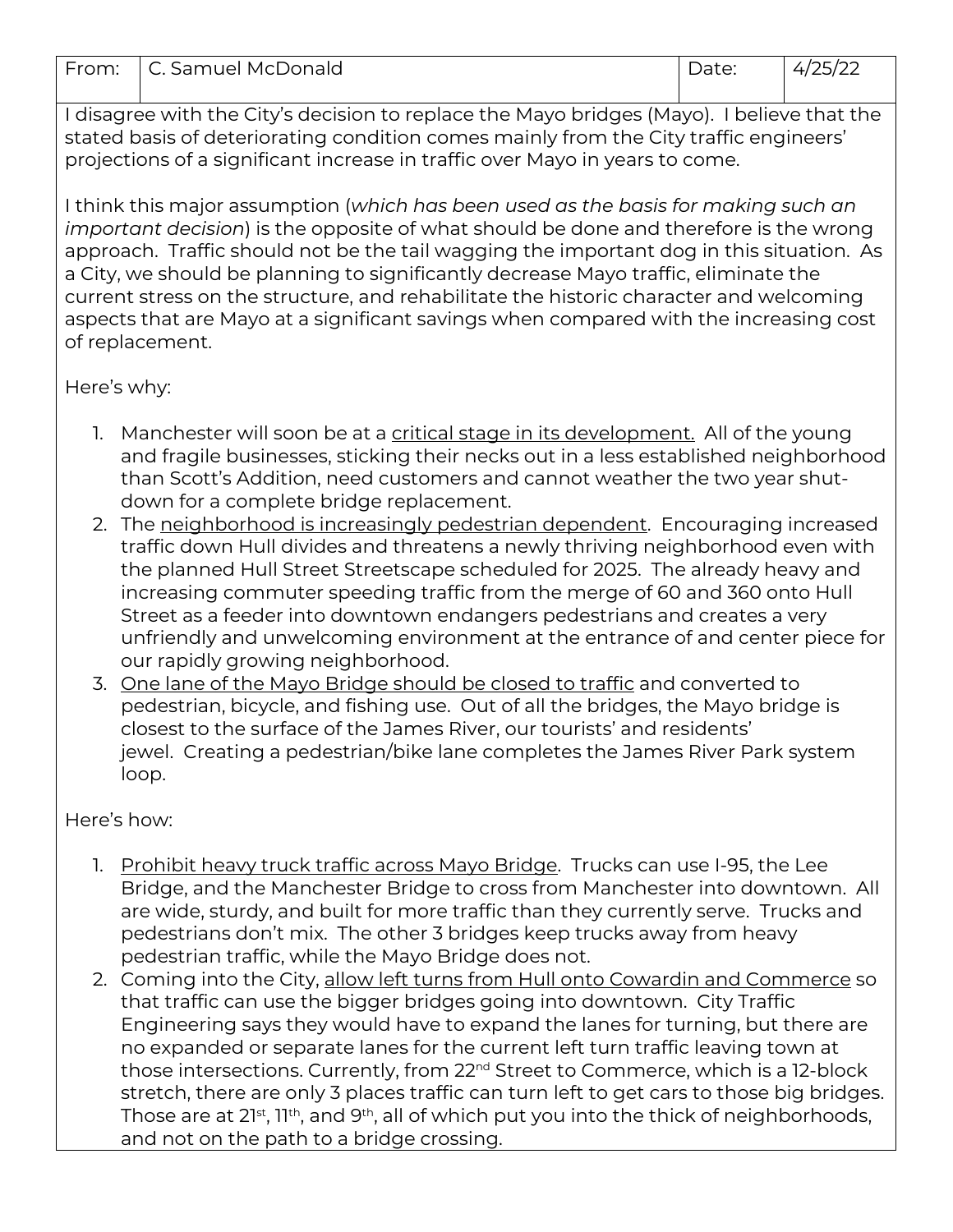| 3. Push up the implementation of the Hull Street Streetscape improvement plan to    |
|-------------------------------------------------------------------------------------|
| increase pedestrian safety in the growing neighborhood. Use some of the bridge      |
| replacement funds already in hand to finance this project earlier than is currently |
| planned for 2025. The current plan tries to keep pedestrians safe in a heavier      |
| traffic scenario when it could ensure safety in a true, undivided neighborhood      |
| environment with less traffic obstacles. Greatly increasing the traffic expectation |
| with additional pedestrian crossing measures is a recipe for disaster.              |

Sincerely,

C. Samuel McDonald

| From:                                                                                                                                                                                                                                                                                                                                                                                                                                                                                                                                                                                          | Justin Palanchi                         | Date: | 4/25/22 |  |  |
|------------------------------------------------------------------------------------------------------------------------------------------------------------------------------------------------------------------------------------------------------------------------------------------------------------------------------------------------------------------------------------------------------------------------------------------------------------------------------------------------------------------------------------------------------------------------------------------------|-----------------------------------------|-------|---------|--|--|
| I just wanted to give my support for the widening of 164 from 2 lanes to 3 lanes from<br>the 205 MM to the 233 MM. I am a State Trooper, and worked the widening projects in<br>Williamsburg and Newport News over the last few years. I can say first hand how much<br>the 3rd lane greatly improved traffic slow and reduced the amount of crashes on that<br>stretch of the Interstate. To only have 2 lanes in between Williamsburg and New Kent,<br>with 3 lanes on each end, creates so much extra traffic and so many extra crashes,<br>especially during peak rush hours and holidays. |                                         |       |         |  |  |
| Please prioritize the funding for the widening of 164 from the 205 mm to the 233 mm<br>from 2 lanes to 3 lanes.                                                                                                                                                                                                                                                                                                                                                                                                                                                                                |                                         |       |         |  |  |
|                                                                                                                                                                                                                                                                                                                                                                                                                                                                                                                                                                                                | Thanks for your time<br>Justin Palanchi |       |         |  |  |

| From: | Michael Grabow                                                                                                                                                                                                                                                                                                                                                                                                                                                                                                                       | Date: | 4/25/22 |
|-------|--------------------------------------------------------------------------------------------------------------------------------------------------------------------------------------------------------------------------------------------------------------------------------------------------------------------------------------------------------------------------------------------------------------------------------------------------------------------------------------------------------------------------------------|-------|---------|
|       |                                                                                                                                                                                                                                                                                                                                                                                                                                                                                                                                      |       |         |
|       | The Secretary General of the UN said 4/23/22 that the main carbon emitters must<br>drastically cut emissions starting this year (36 weeks left) to avert climate catastrophe.<br>Over 100 people are killed by drivers every single day in the US with *many* more<br>seriously injured. We absolutely must get away from privately owned automobiles as<br>much as possible and dramatically improving public and active transportation will play<br>a critical role in that. Put this money into public and active transportation. |       |         |
|       |                                                                                                                                                                                                                                                                                                                                                                                                                                                                                                                                      |       |         |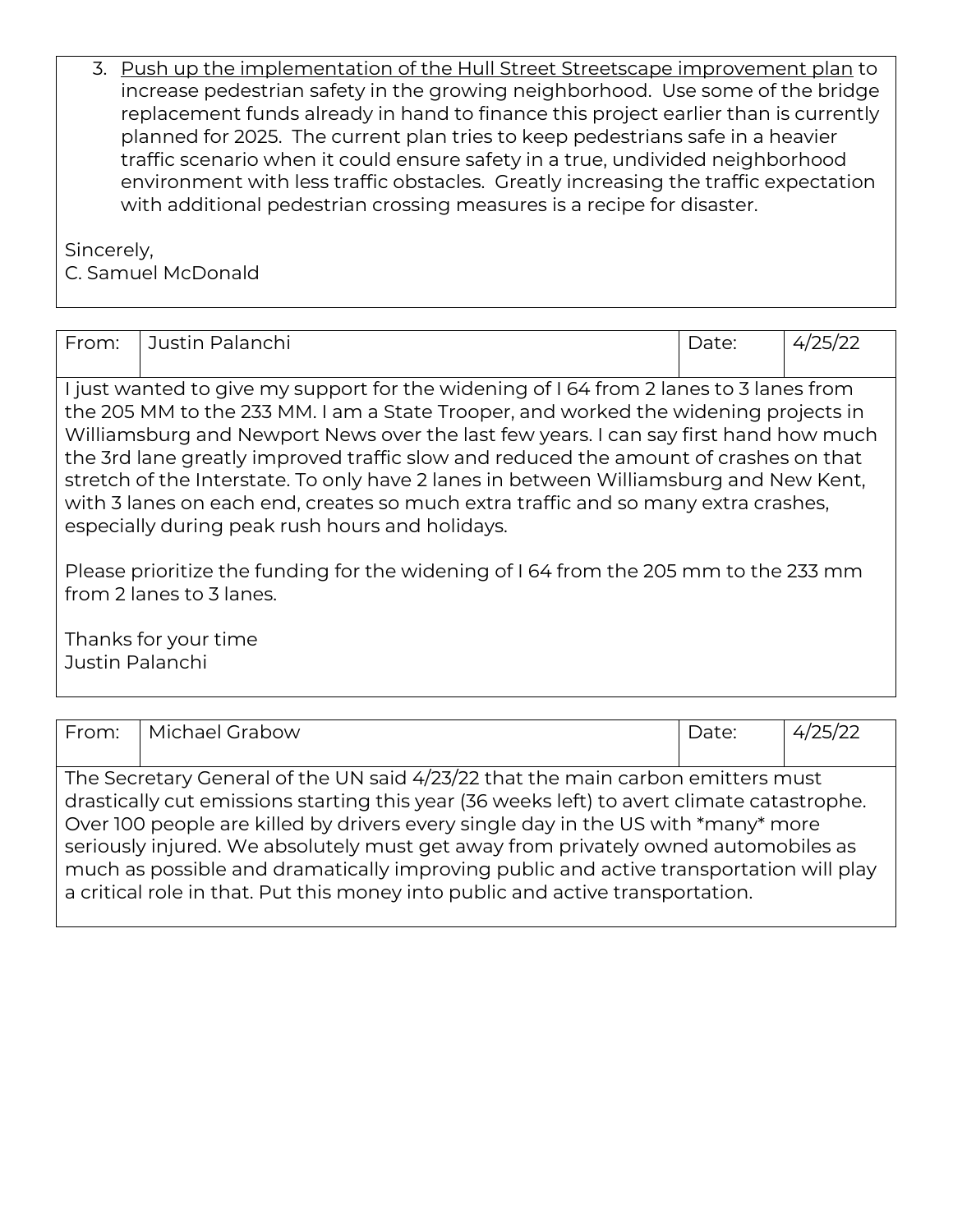| From:                                                                                                                                                                                                                                                                                                                | Steve Gude                                                                                                                  | Date: | 4/25/22 |  |  |
|----------------------------------------------------------------------------------------------------------------------------------------------------------------------------------------------------------------------------------------------------------------------------------------------------------------------|-----------------------------------------------------------------------------------------------------------------------------|-------|---------|--|--|
|                                                                                                                                                                                                                                                                                                                      | To whom it may concern:                                                                                                     |       |         |  |  |
|                                                                                                                                                                                                                                                                                                                      | Please consider moving the "I-64 Widening, Exit 205 to New Kent/James City County<br>Line" Project up on the priority list. |       |         |  |  |
| It is a tremendous bottleneck and impatient drivers make it very dangerous as they<br>weave in and out of traffic. I drive this stretch of interstate daily, and have been passed<br>several times on the emergency shoulder by drivers. I have received a chipped<br>windshield from the deterioration of the road. |                                                                                                                             |       |         |  |  |
| Plus the number of vehicle accidents and traffic fatalities among this stretch of road is<br>sad.                                                                                                                                                                                                                    |                                                                                                                             |       |         |  |  |
|                                                                                                                                                                                                                                                                                                                      | Please expand the road.                                                                                                     |       |         |  |  |
| Thank you,                                                                                                                                                                                                                                                                                                           |                                                                                                                             |       |         |  |  |
| Steve G.                                                                                                                                                                                                                                                                                                             |                                                                                                                             |       |         |  |  |

| l From: | Jason Walters                                                                                                                                               | Date: | 4/25/22 |  |  |
|---------|-------------------------------------------------------------------------------------------------------------------------------------------------------------|-------|---------|--|--|
|         | I I did not see investments/projects in New Kent County. Are there future plans to<br>expand safe multiuse trails to connect New Kent to the Capital Trail? |       |         |  |  |

| From:                                                                                                                                                                        | Elle De La Cancela                                                                                                                                                                                                                                                                                                                                                                                                                                                                                                                                                                                                                                                                                                                                                                                                                                                                                                                                                                    | Date: |  |  |
|------------------------------------------------------------------------------------------------------------------------------------------------------------------------------|---------------------------------------------------------------------------------------------------------------------------------------------------------------------------------------------------------------------------------------------------------------------------------------------------------------------------------------------------------------------------------------------------------------------------------------------------------------------------------------------------------------------------------------------------------------------------------------------------------------------------------------------------------------------------------------------------------------------------------------------------------------------------------------------------------------------------------------------------------------------------------------------------------------------------------------------------------------------------------------|-------|--|--|
|                                                                                                                                                                              | To Whom It May Concern:                                                                                                                                                                                                                                                                                                                                                                                                                                                                                                                                                                                                                                                                                                                                                                                                                                                                                                                                                               |       |  |  |
| On behalf of the Chesapeake Climate Action Network and our members in the<br>Richmond and Central Virginia region, I offer the following feedback on the draft<br>documents. |                                                                                                                                                                                                                                                                                                                                                                                                                                                                                                                                                                                                                                                                                                                                                                                                                                                                                                                                                                                       |       |  |  |
|                                                                                                                                                                              | Alternative modes of travel have become a flagship for the federal administration,<br>namely bike/ped infrastructure and public transportation, and the majority of our<br>resources should be dedicated to these carbon-mitigating and safer alternatives to<br>transportation in a personal vehicle. We support the proposed changes to increase<br>bike/ped infrastructure, the proposals for installing medians as a safety measure, the<br>proposed plans for Brook Road Streetscape for pedestrian accessibility and the Broad<br>Street Streetscape of the Pulse system. CCAN takes issue with the construction of new<br>roads and lanes, even if they are to include the needed amenities, and highway<br>widening projects. Widening projects do not relieve any congestion, as evidenced<br>by this Transportation for America study and overall incentivize a way of life that we<br>must transition away from if we are to continue to sustain the planet and ourselves. |       |  |  |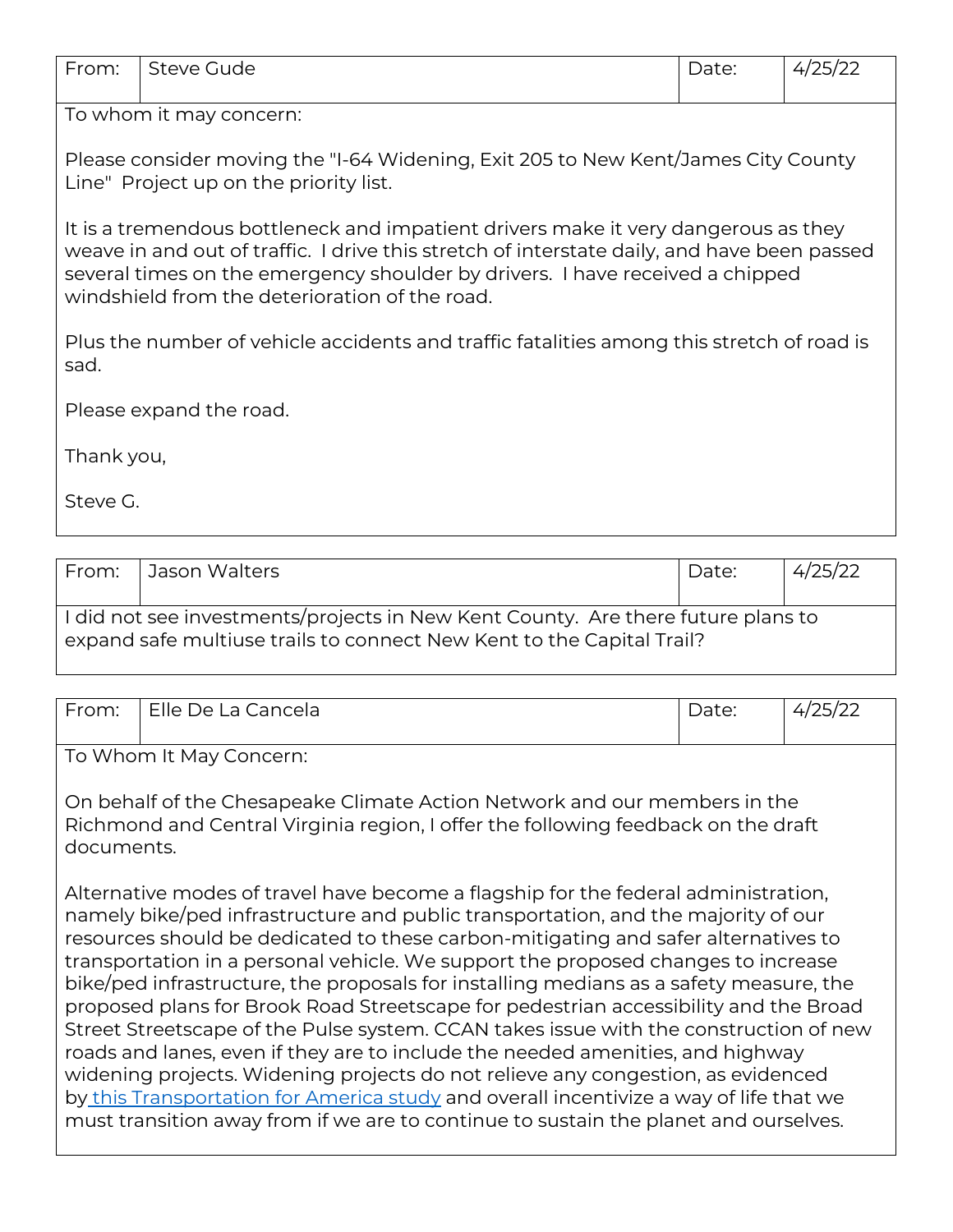The total investment in car supportive infrastructure to bike/ped is over \$230M to around \$27M for the next 3 years. Highways are receiving almost 10x the amount of funding with 5x as many highway projects to bike/ped. CCAN encourages the CVTA to reconsider the priorities that would benefit the highest number of people in the commonwealth with a focus on equity, and not just serving those in wealthier suburbs. This would mean greater investment in public transit operating dollars and capital improvements in sidewalks and bike lanes.

Thank you for your consideration.

Respectfully, Elle De La Cancela

| From: | Christian Schick                                                                                                                                                                                                                                                                                                                                                                                                                                                                                                                                                                                                                                                                                                                                                                                                                                                                                                                                                                                                                                                          | Date: |  |
|-------|---------------------------------------------------------------------------------------------------------------------------------------------------------------------------------------------------------------------------------------------------------------------------------------------------------------------------------------------------------------------------------------------------------------------------------------------------------------------------------------------------------------------------------------------------------------------------------------------------------------------------------------------------------------------------------------------------------------------------------------------------------------------------------------------------------------------------------------------------------------------------------------------------------------------------------------------------------------------------------------------------------------------------------------------------------------------------|-------|--|
|       | I support all of the Bike/Ped projects on the project list but I really like the<br>improvements under the C Commerce Road - FLT Phase I project. Last year, my wife<br>and I lived in Manchester and often went into the city. While I am a confident cyclist<br>and would bike on any road that I'm allowed to, my wife was not comfortable using the<br>Manchester Bridge cycling lane because of how it connected to Commerce Rd. Very<br>understandable. On Cowardin, there's a similar setup and I had a bad experience with<br>road rage driver honking and making threatening gestures because I briefly took up<br>space in the right lane from Cowardin + Semmes to the Robert E. Lee Bridge bike lane.<br>If the Commerce Rd project had been completed a few years but, there would have<br>been many trips that we could have ridden our bike for instead of driving. In particular,<br>a once weekly trip at around 6:30p every Thursday. So I can testify that projects like this<br>can make an impact on relieving congestion during peak traffic times. |       |  |

| From:                                                                                 | Evan Moog                                                                              | Date: | 4/26/22 |  |
|---------------------------------------------------------------------------------------|----------------------------------------------------------------------------------------|-------|---------|--|
|                                                                                       |                                                                                        |       |         |  |
|                                                                                       |                                                                                        |       |         |  |
|                                                                                       | The 2023-2026 regional revenue draft funding scenario is entirely too highway focused. |       |         |  |
|                                                                                       | Of the \$765 million project funding requests, 89% of them are for highway             |       |         |  |
|                                                                                       | improvements, whereas only about 4% are for bike/pedestrian projects. To truly be      |       |         |  |
|                                                                                       | focused on how the region can plan better for the future much more should be           |       |         |  |
| considered for bike/pedestrian funding. I also don't see any mention of railway       |                                                                                        |       |         |  |
| improvement or train infrastructure improvement in any of these proposals. As a       |                                                                                        |       |         |  |
| transportation planning authority, one would think that trains would be a part of the |                                                                                        |       |         |  |
| solution of the future, instead of just adding new exits and more lanes to highways.  |                                                                                        |       |         |  |
|                                                                                       | Induced demand and continued pollution into the environment don't seem like they       |       |         |  |
|                                                                                       | were a part of any of this "planning".                                                 |       |         |  |
|                                                                                       |                                                                                        |       |         |  |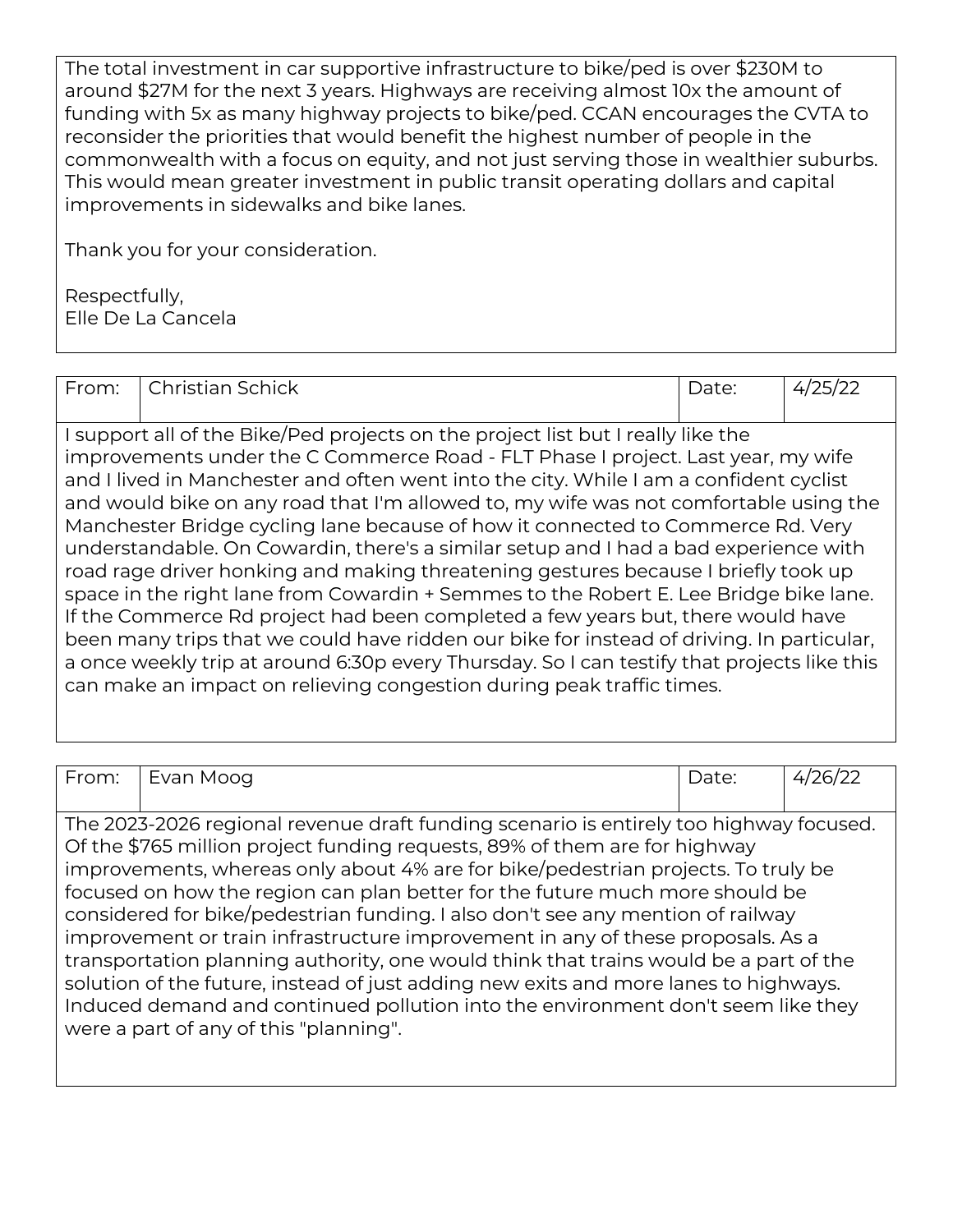| From: | Michael<br>Palmen | a le. | $\sim$<br>"<br>احالا |
|-------|-------------------|-------|----------------------|
|       |                   |       |                      |

Concerning the potential widening of I-64 east of exit 205:

become increasingly necessary in the short years to come.

As a ten year resident of New Kent County I have had an opportunity to witness the explosion of traffic where I-64 bottlenecks just east of exit 205. Our county has become one of the fastest growing counties in Virginia, and with the arrival of our new Advance Auto facility just off of exit 211, the congestion will only continue to become an issue. Particularly concerning times are Fridays heading east (toward VA Beach), and Sunday evenings heading west (during beach traffic returning home time.) I have witnessed ambulances and fire trucks backing up on the interstate leaving our exit 211 fire station, frustrated vehicles driving the shoulder to escape an hour long stand still, and an abundance of traffic leaving the interstate at both exit 211 and 214, creating a very dangerous level of traffic through our residential areas. Please consider the widening of this stretch of I-64, as it necessary now, and will only

Thank You!

Michael Palmen

| From: I | David McCray                                      | Date: | 4/26/22 |  |  |
|---------|---------------------------------------------------|-------|---------|--|--|
|         | Repave Mill road between Route 5 and Varina Road. |       |         |  |  |

| From:                                                                                                                                                                             | l Barbara Ferrara                     | Date: | 4/26/22 |  |
|-----------------------------------------------------------------------------------------------------------------------------------------------------------------------------------|---------------------------------------|-------|---------|--|
|                                                                                                                                                                                   |                                       |       |         |  |
| In Ettrick (South Chesterfield) Please consider extending the bus line on River Road just<br>1/2 mile further to the Ettrick-Matoaca Library. The library serves many diverse and |                                       |       |         |  |
|                                                                                                                                                                                   | marginalized residents of the region. |       |         |  |

| From:                           | <b>Bob Patton</b>                                                                                                                                                  | Date: | 4/27/22 |
|---------------------------------|--------------------------------------------------------------------------------------------------------------------------------------------------------------------|-------|---------|
| Thank you,<br><b>Bob Patton</b> | Dear sir/madam,<br>This is NOT the time to raise taxes of any type particularly the gas tax.<br>I stand solidly against this proposal.<br>New Kent County resident |       |         |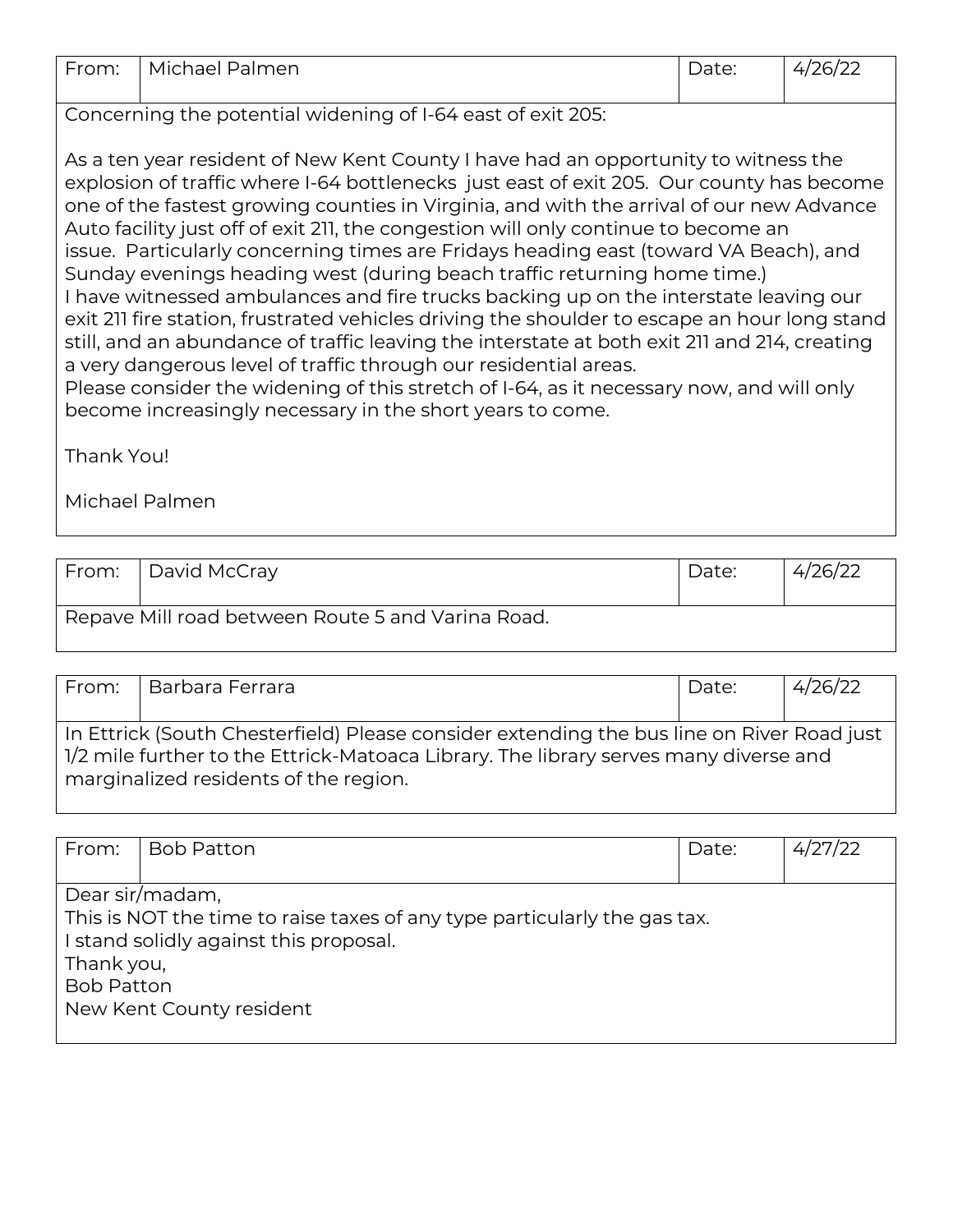| .     | .                 |       |                                       |
|-------|-------------------|-------|---------------------------------------|
| From: | Beth Wood Whitley | Date: | $\sqrt{2}$<br>4/z<br>$^{\prime}$ //24 |

## To Whom It May Concern:

I am writing to share my thoughts and concerns on the funding for the widening of I 64 from exit 205 to James City County line. I have been reading material on this issue and have heard from local businesses that this project rates very low on the project list. I am concerned that with the # of vehicles that travel this section and with two truck stops at my exit 211, we will have a bottle neck sooner rather than later. We experience many delays in traveling on I 64 East bound after mile post 205 due to the narrowing of I 64. Since New Kent County is the 2nd fastest growing county in the state (behind Loudoun), we need to ensure that this project (FY23.29) is a top priority in order to keep up with the population growth.

Thank you for your time.

| From:   Cheryl Myers Johnson                                                                                                            | Date: | 4/27/22 |
|-----------------------------------------------------------------------------------------------------------------------------------------|-------|---------|
|                                                                                                                                         |       |         |
| Please consider low cost train fare to Washington DC from Richmond. It is a win/win for<br>all. Less cars on 95 and less air pollution. |       |         |

| From:                                                                                                                                                                                                                                                                                                                                                  | Sarah Weisiger | Date: | 4/27/22 |  |
|--------------------------------------------------------------------------------------------------------------------------------------------------------------------------------------------------------------------------------------------------------------------------------------------------------------------------------------------------------|----------------|-------|---------|--|
| CVTA is missing an opportunity to create the transportation system of the future that<br>won't require the region's residents to own and operate a private motor vehicle to get<br>around. [The price of the average new vehicle is \$47,000 and used is \$28,000 (Kelley<br>Blue Book, 1/22/22).] Why not use CVTA funds to improve mobility for all? |                |       |         |  |
| The regional highway projects which appear to be good models include:<br>A Hull Street Phase II<br>B Forest Hill Ave Phase II<br>G Broad Street Streetscape (250) with Pulse Expansion Phase III                                                                                                                                                       |                |       |         |  |
| Projects that don't improve regional mobility and do not promote equity - example:<br>1) Woolridge Road (Route288 – Old Hundred Road) Extension 2) Anything that doesn't<br>explicitly allow for well-designed bicycle and pedestrian accommodations including<br>safe crossings                                                                       |                |       |         |  |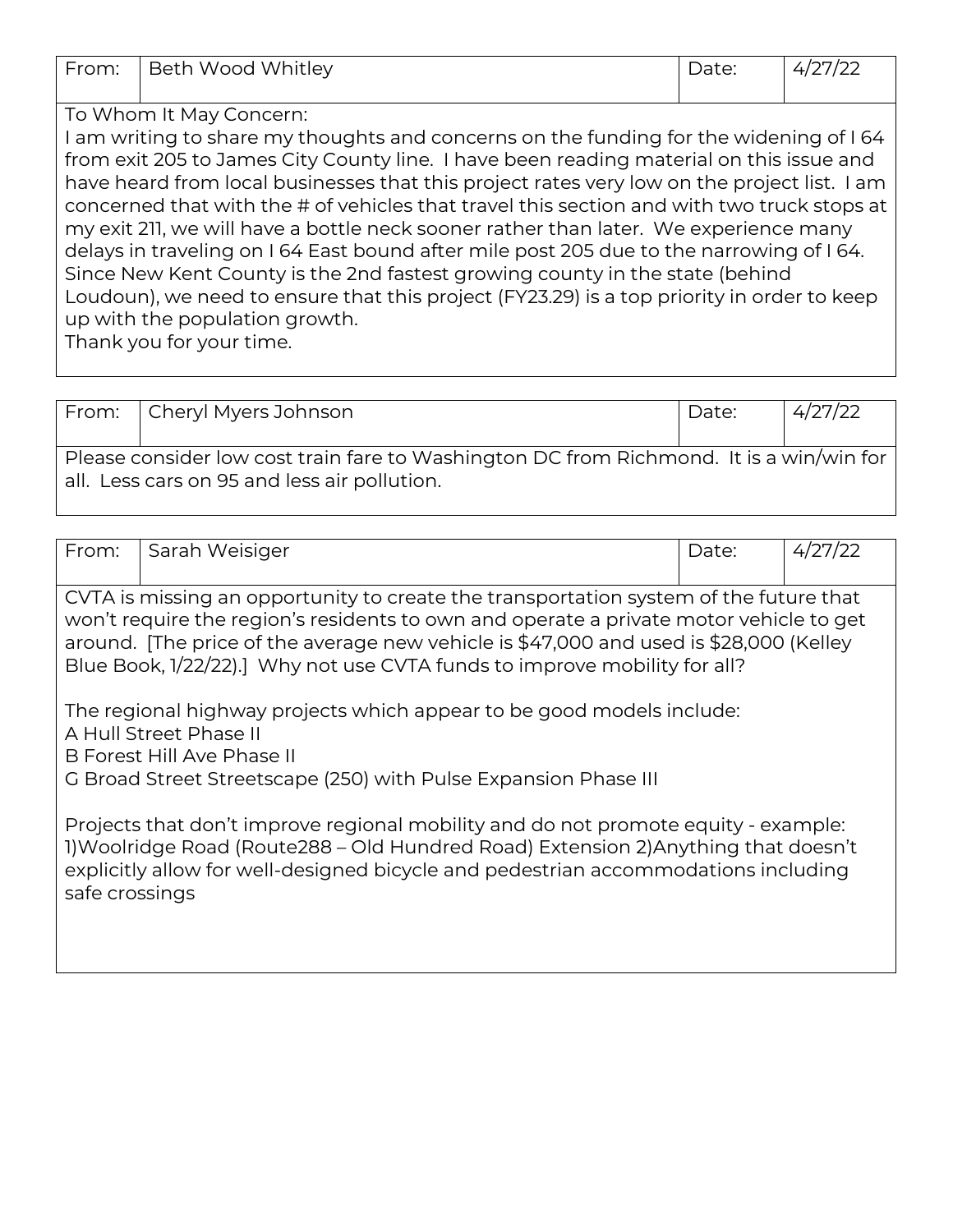| From:                                                                                       | Mike LaBelle | Date: | 4/28/22 |  |
|---------------------------------------------------------------------------------------------|--------------|-------|---------|--|
|                                                                                             |              |       |         |  |
| I am totally against any additional funds being used for Pulse, I am up and down broad      |              |       |         |  |
| street just about every day and rarely see more than a handful of riders on any pulse       |              |       |         |  |
| bus, this has cost the taxpayers millions of dollars already and the disrupted traffic from |              |       |         |  |

the dedicated pulse lanes on Broad street . Seems like another Richmond, Va.

I also do not see the benefit of all this money being proposed for bike trails, bike lanes in the city, I just do not see that many people using them to see the benefit of the massive costs associated with their construction.

I am totally against any additional funds being used for Pulse, I am up and down broad street just about every day and rarely see more than a handful of riders on any pulse bus, this has cost the taxpayers millions of dollars already and the disrupted traffic from the dedicated pulse lanes on Broad street . Seems like another Richmond, Va. Boondoggle.

I also do not see the benefit of all this money being proposed for bike trails, bike lanes in the city, I just do not see that many people using them to see the benefit of the massive costs associated with their construction.

| From: TRobert Sullivan                                                                                                                                                                                                                                                                                        | Date: | 4/27/22 |
|---------------------------------------------------------------------------------------------------------------------------------------------------------------------------------------------------------------------------------------------------------------------------------------------------------------|-------|---------|
| There are far too many road widening projects and not enough bicycle/pedestrian<br>infrastructure. We cannot keep building more roads and underfunding transportation<br>modes that can encourage reduced emissions and personal safety. We need to<br>building infrastructure that takes cars off the roads. |       |         |

| From: | iordon<br>Wvatt (<br>. . | UV. | האר״.<br>$\overline{ }$<br>$-$ |
|-------|--------------------------|-----|--------------------------------|
|-------|--------------------------|-----|--------------------------------|

Hello,

Boondoggle.

The fact that your transportation planning process resulted in a \$680 million list of highway projects compared to a much, much smaller \$28 million list of bike and pedestrian projects tells me everything I need to know about the CVTA. You don't care about safety. You don't care about access to opportunity. You don't care about the climate. We have no need for wider roads in our region. What we need are safe spaces to walk and bike and more frequent buses to get us out of our cars. Have you heard of induced demand? You're building the future traffic you claim to want to alleviate. You know this though. Your organization is furthering the exclusion of low-income communities and people of color in order to subsidize suburban sprawl and strip malls. Until you change your funding proposals, don't pretend that you're interested in community feedback.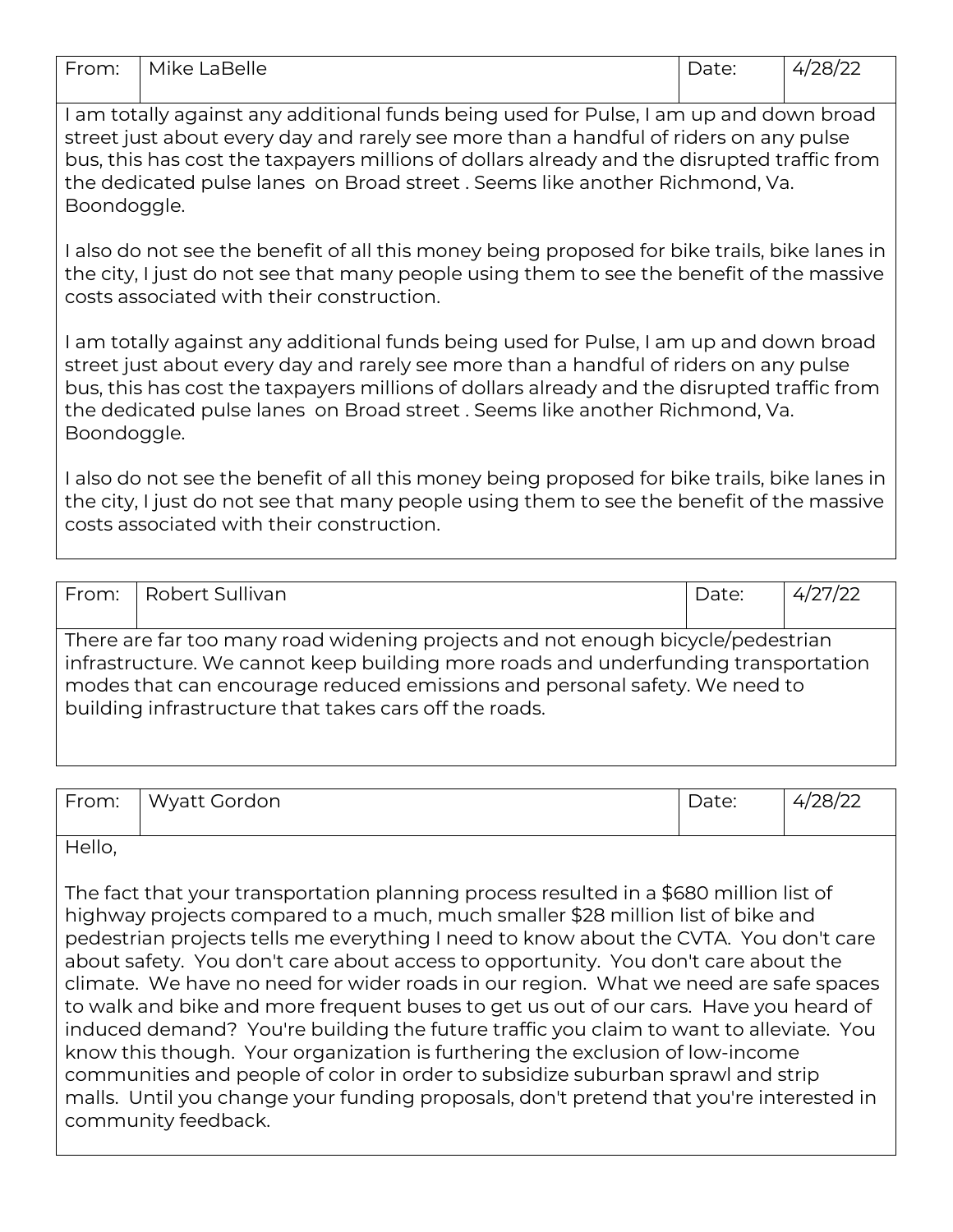| From: | Zach Outzen | Date: | 4/28/22 |
|-------|-------------|-------|---------|
|       |             |       |         |

This comment relates to the FY 2023-2026 Regional Revenue Draft Funding Scenario. As currently proposed, over 80% of the FY 2023-2026 Regional Revenue Draft Funding Scenario is allocated toward highway funding. While highway improvements in Central Virginia are necessary, the Draft Scenario unnecessarily prioritizes highway funding at the expense of public transit, bike, and pedestrian infrastructure.

Spending on public transit, bike, and pedestrian infrastructure, would greatly increase accessibility to employment and education for Central Virginia residents. Crucially, it would also make living in Central Virginia significantly safer and more enjoyable for those who do not rely solely on cars for transportation. One example of an area that could benefit from such spending is the area surrounding Kanawha Plaza in downtown Richmond. This area exists to connect downtown Richmond with the James River, but it is extremely dangerous for pedestrians to do so due to the lack of pedestrian infrastructure. As a result, very few people even know that Kanawha Plaza exists, despite being located adjacent to the Federal Reserve, Dominion, and several prominent Richmond-area employers. As someone who has worked in downtown Richmond and frequently walks around the area, I know that I would not feel safe trying to get to Kanawha Plaza.

While this is one specific example of how Richmond could benefit from increased spending in transit, bike, and pedestrian infrastructure, I want to emphasize that every locality in Central Virginia would be well-served by such investment. This type of infrastructure makes it easier and safer for people to commute to work without a car, increasing residents' satisfaction and the economic growth of the region. I strongly urge CVTA to reexamine the FY 2023-2026 Regional Revenue Draft Funding Scenario and reallocate funding towards projects that make it easier and safer to get around via bus transit, biking, or walking. As stated earlier, highway spending may be necessary, but that doesn't mean it needs the overwhelming majority of the proposed budget. Thank you for the opportunity to submit this public comment.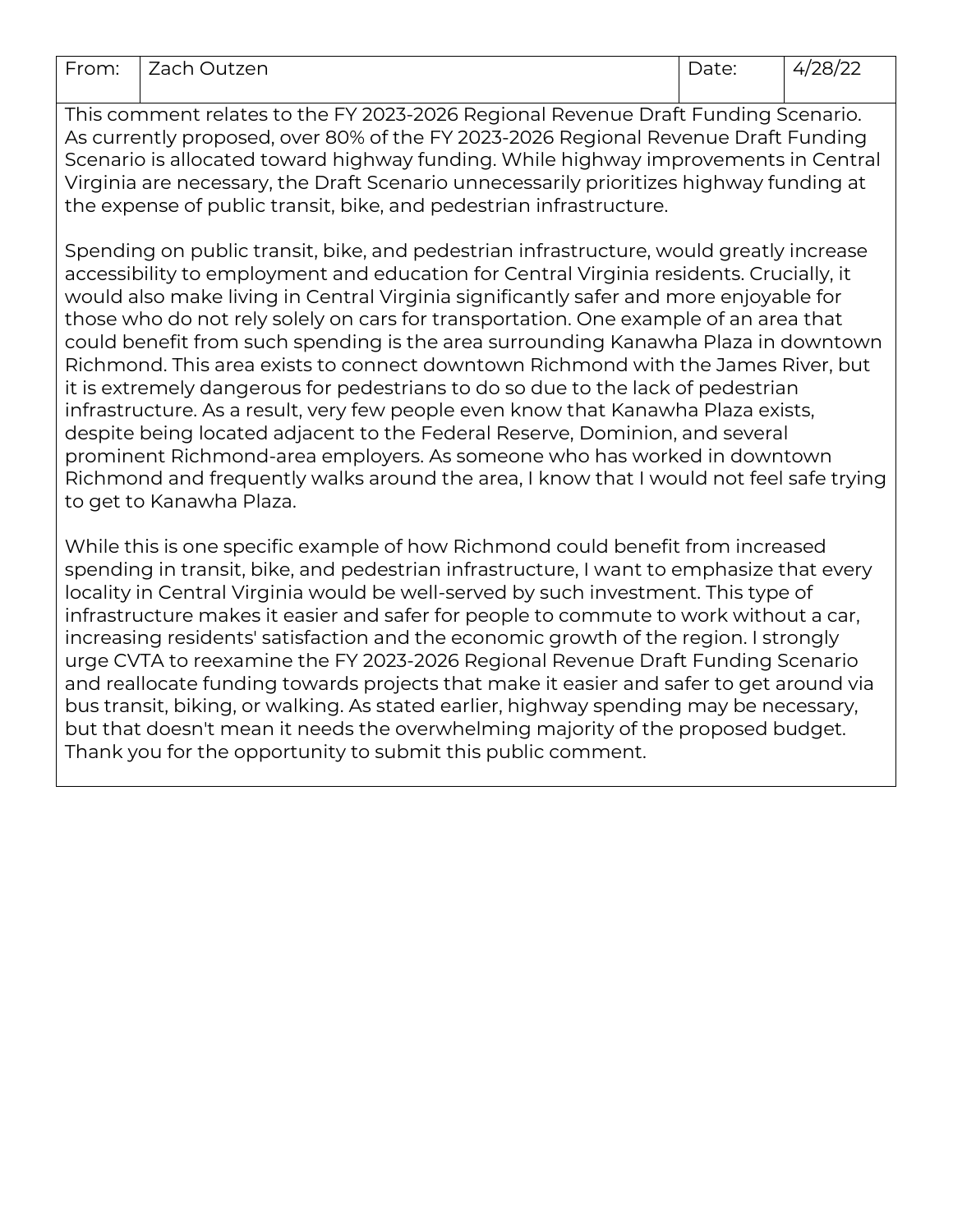

April 27, 2022

**Central Virginia Transportation Authority** Attn: Rashaunda Lanier-Jackson VIA EMAIL: RUackson@planrya.org

RE: CVTA Regional Funding Public Comment - Project FY23\_14 - I-64 at Ashland Rd Interchange - DDI

Dear Central Virginia Transportation Authority:

Please accept this letter as support for proposed funding of the I-64 at Ashland Rd Interchange Divergent Diamond Project.

As President & CEO of Luck Companies, I am very concerned about the safety of our employees and visitors who work at our facilities off Ashland Road. I am confident that I am not alone in my concern about traffic safety and congestion at the I-64 and Ashland Road interchange as there are other corporate neighbors and surrounding residential neighborhoods who also use Ashland Road as a primary thoroughfare.

On behalf of the employees and management of Luck Companies, I fully support the funding as described for the improvements proposed for I-64 at Ashland Road interchange. Thank you.

Sincerely,

whie Luck

**Charlie Luck** President & CEO **Luck Companies** 

804.784.6300 800.898.5825

luckcompanies.com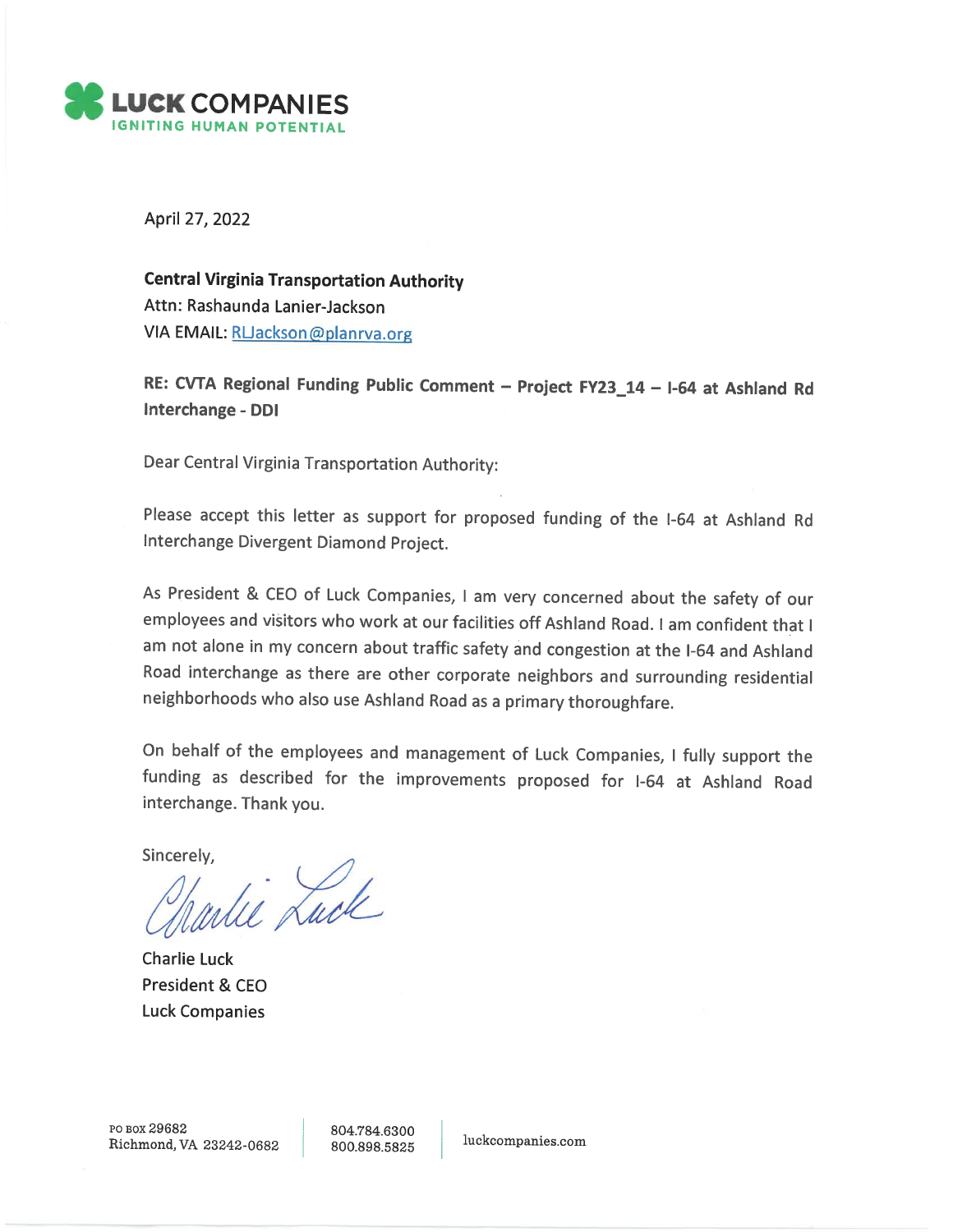April 27, 2022

**Central Virginia Transportation Authority** Attn: Rashaunda Lanier-Jackson VIA EMAIL: RUackson@planrva.org

RE: CVTA Reginal Funding Public Comment - Project FY23\_14 - I-64 at Ashland Rd Interchange - DDI

Dear Central Virginia Transportation Authority:

Please accept this letter as support for proposed funding of the I-64 at Ashland Rd Interchange Divergent Diamond Project.

As a Senior Development Manager for Panattoni Development Company, I've seen first hand the amount of development happening in the Ashland Road corridor, and am supportive of the project. This infrastructure improvement will enhance a strategic economic development corridor that is extremely important to Goochland County. With current projects in the pipeline this corridor has proved fruitful for new job growth, high capital investment, and new development in the County. Furthermore, completion of the project will increase safety for businesses and citizens of Goochland County.

On behalf of the development community, I would appreciate your careful review and funding for the improvements proposed for I-64 at Ashland Road interchange. Thank you.

Sincerely,

William A. Hudgins

Panattoni Development Company, Inc.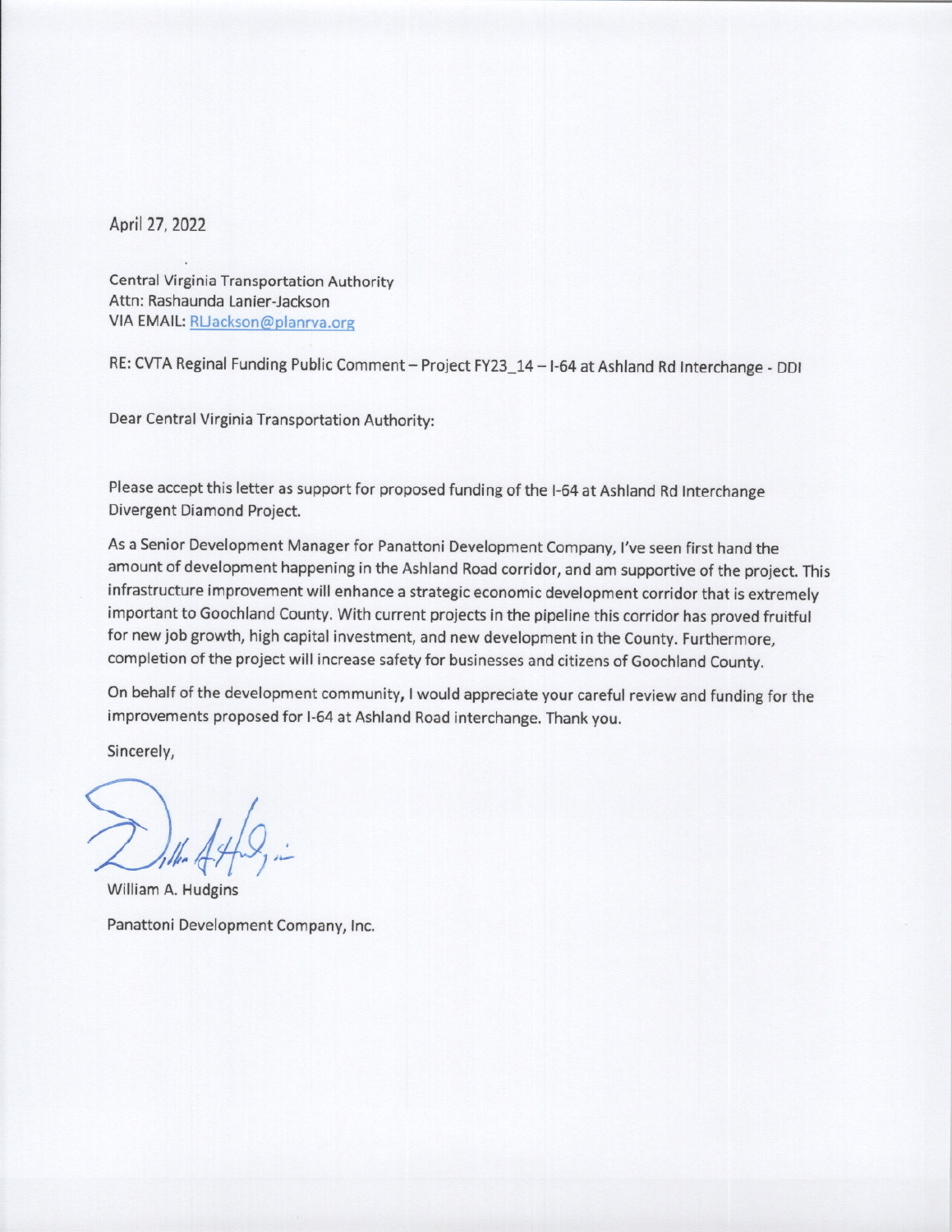

## **ECONOMIC DEVELOPMENT AUTHORITY**

April 20, 2022

**Central Virginia Transportation Authority** Attn: Rashaunda Lanier-Jackson VIA EMAIL: RLJackson@planrva.org

RE: CVTA Regional Funding Public Comment - Project FY23\_14 - I-64 at Ashland Rd Interchange - DDI

Dear Central Virginia Transportation Authority:

Please accept this letter as support for proposed funding of the I-64 at Ashland Rd Interchange Divergent Diamond Project.

As Chairman of the Goochland Economic Development Authority, I am supportive of the project as it will improve a strategic economic development corridor that is extremely important to Goochland County. Furthermore, completion of the project will increase safety for businesses and citizens of Goochland County.

On behalf of the Goochland Economic Development Authority, I fully support the funding as described for the improvements proposed for I-64 at Ashland Road interchange. Thank you.

Sincerely,

Curt Pituck, Chairman

Goochland County Economic Development Authority

Ph: 804.556.5862

2931 River Road West · P.O. Box 103 · Goochland VA 23063

www.GoochlandForBusiness.com